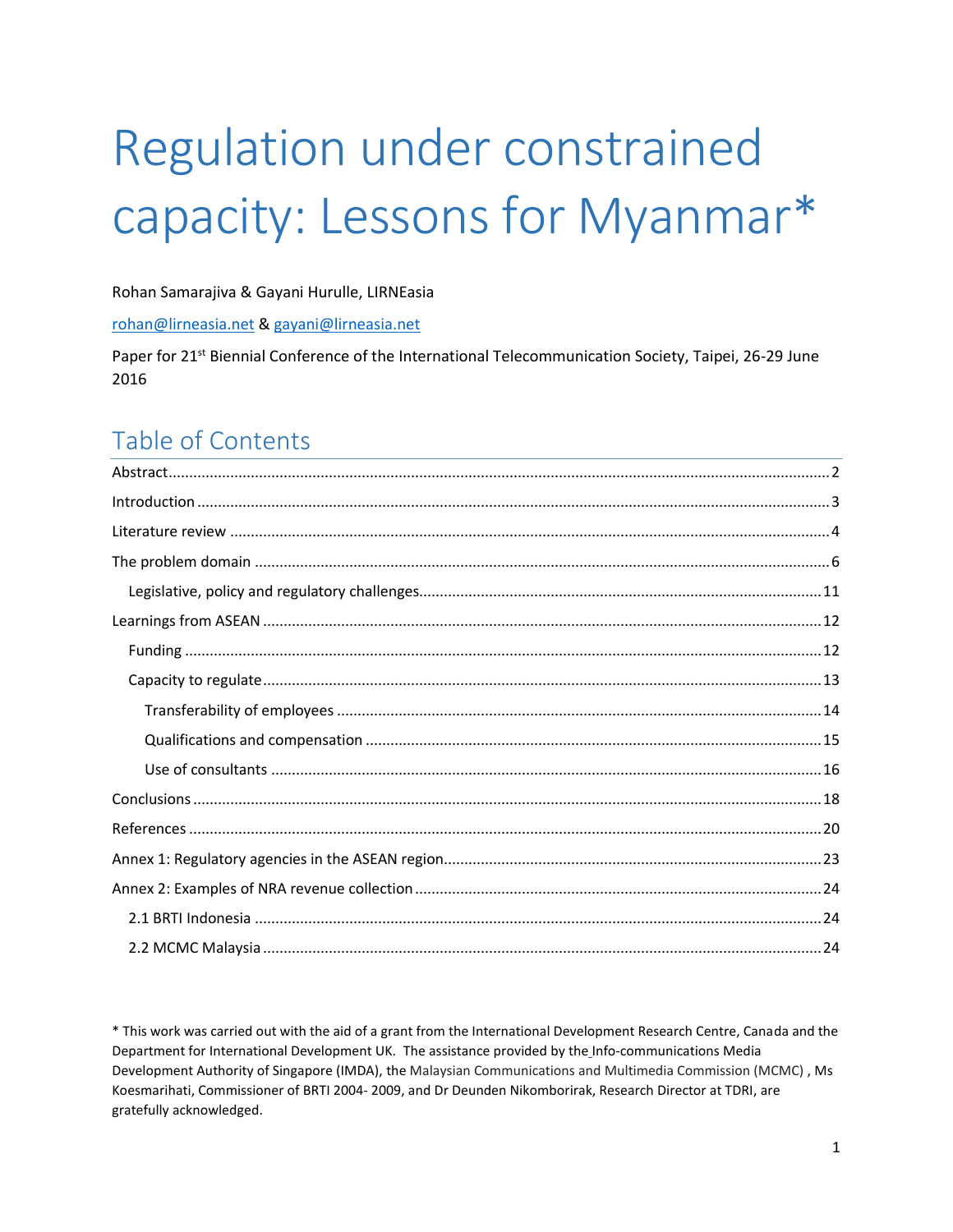### <span id="page-1-0"></span>Abstract

Successful reform of telecom (or information and communication technology (ICT) infrastructure) sectors requires ex-ante, sector-specific regulation under present market and technological conditions. Theories and concepts relevant to regulatory agency design and the practice are not nation-specific. But what is appropriate for a particular country at a particular time depends on the fit between the conditions and the design, as pointed out by Levy and Spiller (1994). In addition, constraints are unique to specific times and places. It is for these reasons that this paper has Myanmar at this particular moment in its reforms as the problem domain.

Myanmar, having completed the "big bang," initial reforms is in the process of establishing a regulatory agency to be known as the Myanmar Communication Commission (MCC). Due to years of enforced isolation from the world and neglect of education, Myanmar suffers from severe constraints in terms of skilled personnel. Having already achieved good results by learning from the experience with previous reforms, the government may benefit from learning from the experiences in the design of regulatory agencies and the conduct of ex-ante, sector-specific regulation. From desk research and questionnaires administered to informed respondents, this paper assembles relevant evidence from National Regulatory Agencies (NRAs) in member states of the Association of South East Asian Nations (ASEAN) of which Myanmar is a member. In addition, the paper identifies negative aspects of conventional solutions and suggests ways to address them.

The paper proposes solutions for the problems of finding qualified persons to serve on the decision-making collegial body and as the chief executive. On the former, a collegial decision-making body constituted by persons from within Myanmar who serve part-time, at least in the initial phase, is proposed. On the latter, the need for an expert with in-depth knowledge who can shape the culture of the inchoate organization is recognized. Given the paucity of persons with the necessary regulatory knowledge within Myanmar, there may be merit in creating a limited window/pathway for the employment of an expatriate Myanmarese or even a foreign national. In addition, the overall design of the reforms should factor in resource constraints by reducing discretion and setting default outcomes. The MCC should be required to publish regulatory manuals and work plans.

In terms of funding it is not advisable to rely on the central budget, because it can be detrimental to longterm stability of the NRA and because annual disbursements from general funds allows for the exertion of its ASEAN peers do, requires safeguards, such as the setting budgets and accountability. The yield from a regulatory fee may increase too quickly in a fast-growing industry. Review of budgets through periodic public hearing that reset the percentage is suggested.

Expertise that is sector specific is essential for NRA employees. What they require is knowledge that is different from the generalist knowledge characteristic of the "civil service." While it is ideal to retain employees in the organization so that specialized knowledge can accumulate, the negative aspects of nontransferability, such as limited promotional prospects must be addressed. The ability to attract qualified personnel and hold them depends on compensation and working conditions. When designing compensation packages, it is necessary to think beyond just money, taking into account the intrinsic rewards of public service and the experience, public exposure and contacts that come from the roles. Outsourcing work to consultants is common in NRAs. This is to obtain expertise that is not available in house. It also helpful in dealing with the inevitable peaks and valleys of workload over time. The first rationale is especially relevant to NRAs in their early years and those lacking a pool of qualified and trainable persons to recruit from. Here, the emphasis necessarily shifts to the international, since the local labor market is where the problem lies. The paper discusses possible solutions to possible negative outcomes of outsourcing.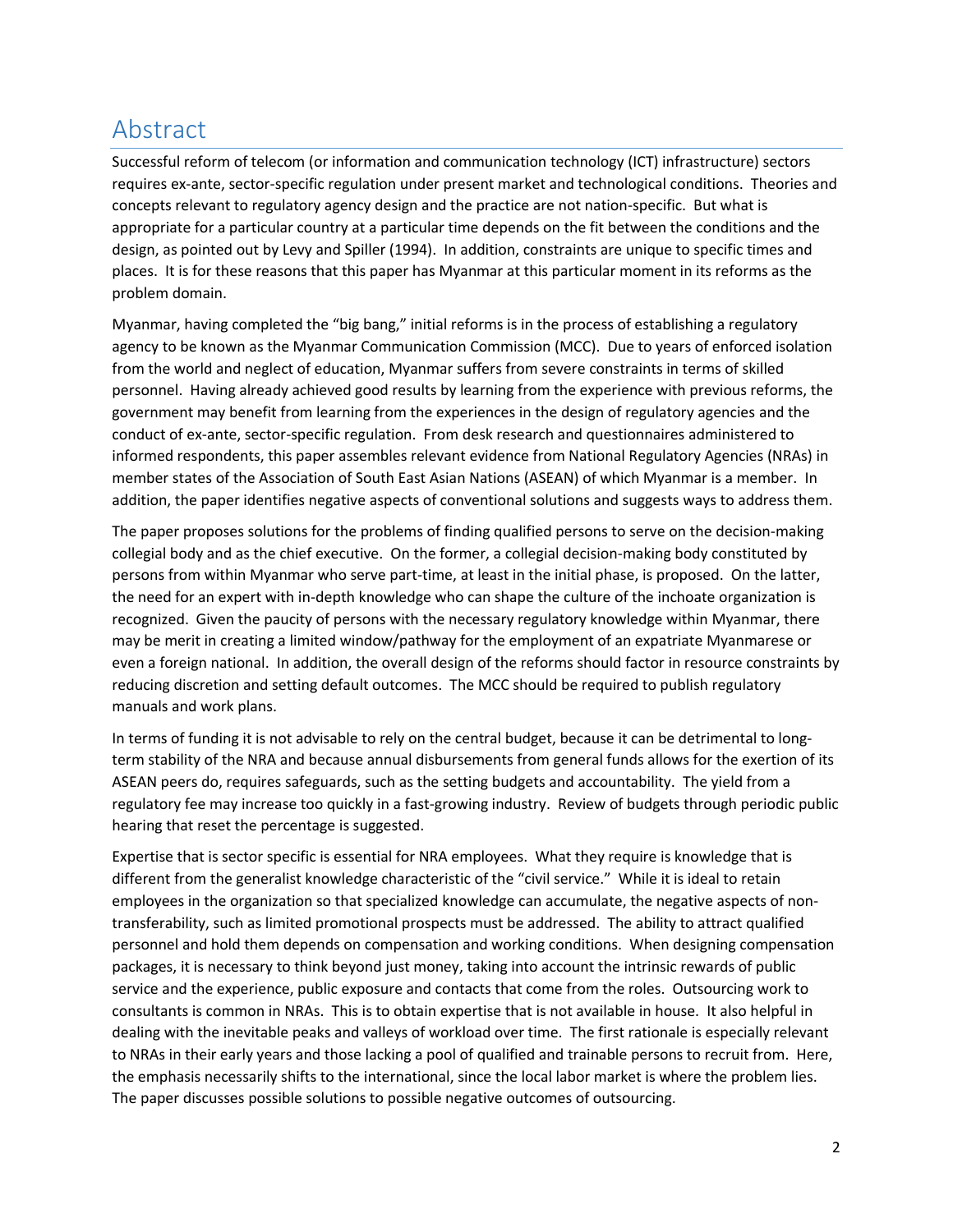### <span id="page-2-0"></span>Introduction

Successful reform of telecom (or information and communication technology (ICT) infrastructure) sectors requires ex-ante, sector-specific regulation under present market and technological conditions. Theories and concepts relevant to regulatory agency design and the practice of ex-ante, sector-specific regulation are not nation-specific. But what is appropriate for a particular country at a particular time depends on the fit between the conditions and the design, as pointed out by Levy and Spiller (1994). In addition, constraints are unique to specific times and places. One cannot say much that is useful about capacity constraints devoid of context. It is for these reasons that this paper has Myanmar at this particular moment in its reforms as the problem domain.

Myanmar, described as the last or one-before-the-last green-field market,<sup>1</sup> is completing the "big bang," initial phase wherein multiple operators were licensed. The government is in the process of establishing a regulatory agency to be known as the Myanmar Communication Commission (MCC).

The government and its advisors have already achieved good results, as described below, by learning from the experience with previous reforms. In the same manner, there is value in learning from the experience of others in the design of regulatory agencies and the conduct of ex-ante, sector-specific regulation. From desk research and questionnaires administered to informed respondents, this paper assembles relevant evidence from member nations of the Association of South East Asian Nations (ASEAN) of which Myanmar is a member.

Due to years of enforced isolation from the world and neglect of education, Myanmar suffers from severe constraints in terms of skilled personnel. Given the ability to generate funds from rapidly expanding ICT sectors, funding is not the main constraint. But the management of the funding could be.

Theories and concepts relevant to regulatory agency design and the practice of ex-ante, sector-specific regulation are not nation-specific. But what is appropriate for a particular country at a particular time depends on the fit between the conditions and the design, as pointed out by Levy and Spiller (1994). In addition, constraints are unique to specific times and places. One cannot say much that is useful about capacity constraints devoid of context. It is for these reasons that this paper has Myanmar at this particular moment in its reforms as the problem domain. It is possible, of course, to abstract up from the conclusions reached for Myanmar to develop broadly generalizable insights. But they would have to be recontextualized to extract useful insights for similar problems in another country.

l

 $1$  Cuba is perhaps the last one.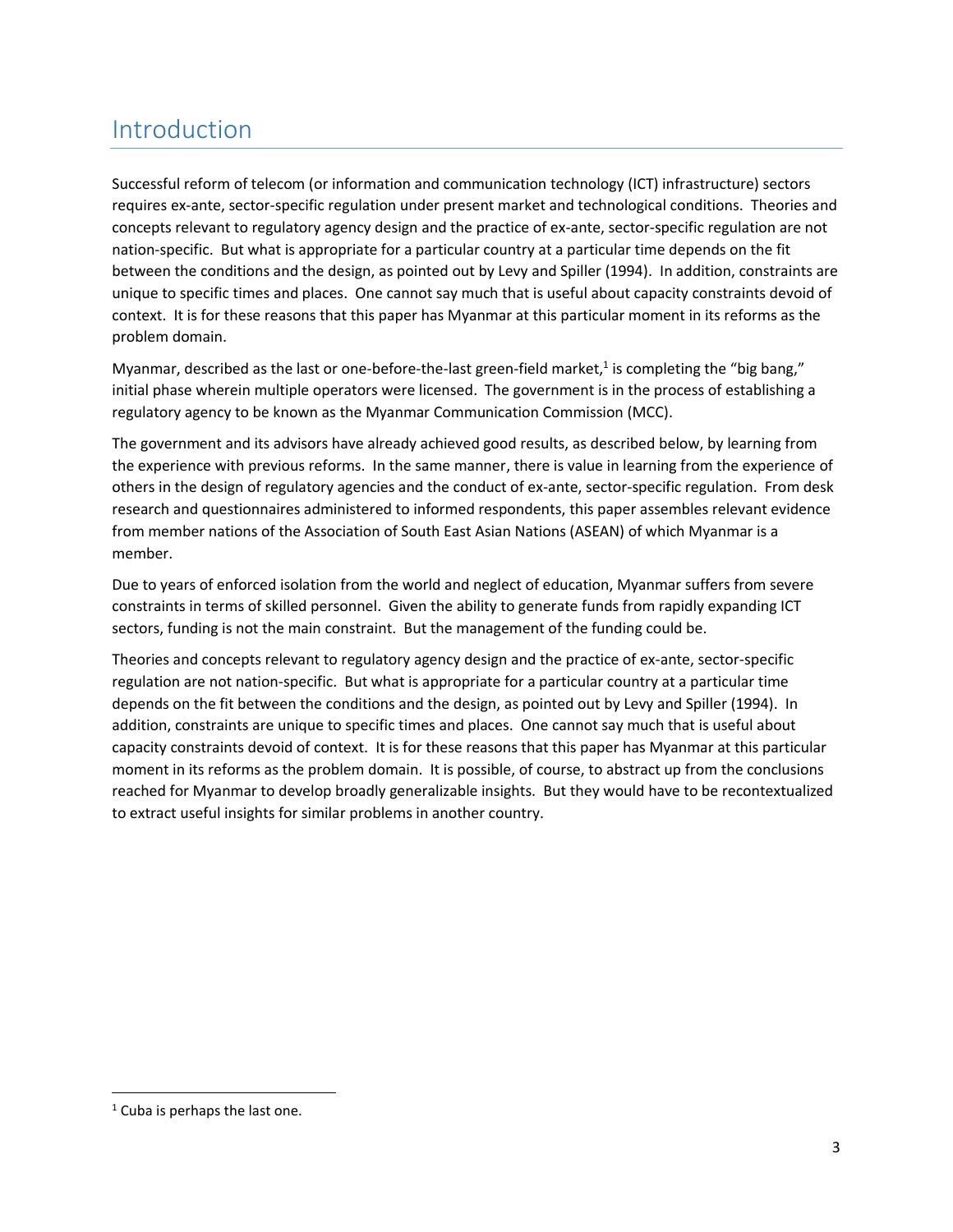### <span id="page-3-0"></span>Literature review

As a result of the development of the regulatory state (Majone, 1994), regulator watching has become a major preoccupation of academics, business analysts and financial journalists since the late twentieth century. The Fourth Protocol of the General Agreement on Trade in Services (GATS) which deals with telecommunications codified expert consensus on the need for an independent regulatory body that is separate from and not accountable to any provider of telecommunications service.

How a National Regulatory Agency (NRA) is funded is a key determinant of its independence and operational capacity. Funding sources are often varied and may include funding from the consolidated revenue fund of government, cost recovery fees from regulated entities, spectrum charges and earnings, monies from penalties and fines and interest earned on investments and trust funds (OECD, 2014). If the regulatory body depends on an appropriation from the government's budget, it is possible that a government may use this discretionary power to control a regulator (Okomoto, 2006). Eberhard (2007) argues that high level government decisions are often required to disburse funds, despite a shift away from funding from consolidated revenue.

The need for competent institutional capacity has been stressed by many (Berg, Memon, & Skelton, 2000; Brown, Stern, Tenenbaum , & Gencer, 2006; Samarajiva, 2000). The successful management of a regulator and exercise of its functions will be affected by the administrative structure of the regulator, such as its staffing process and ethical conduct of its staff (Telecommunications Management Group Inc., n.d.)

Myanmar's draft Telecommunications Masterplan speaks of the need to develop a team of economists and market analysts, regulatory lawyers, engineers, a procurement specialist, accountants and IT professionals and administrators to put together the wide range of skills required to carry out its duties. However, as discussed by Levy & Spiller (1994: 208), a nation's institutional endowment imposes constraints on the design of regulatory incentives:

Administrative capabilities-the ability of the nation's professionals (e.g., academics, lawyers, bureaucrats) to handle complex regulatory concepts and processes in a relatively efficacious manner, without triggering excessive disputes and litigation-are of particular relevance. These capabilities will determine the potential for the successful implementation of complex regulatory designs.

Berg, Memon, & Skelton (2000) indicate that compensation policy needs to be flexible enough to recruit able staff and retain the expertise that is developed. They go on to say that it is essential that the incomes of key staff be comparable to those employed in the private sector, especially the companies they regulate. On the other hand, it is noted that it is not uncommon for regulators, particularly in leadership positions, to be composed of individuals who are less concerned about compensation than about some combination of public service along with the experience, public exposure and contacts that come from holding a regulatory leadership position (Telecommunications Management Group Inc., n.d.).

According to a global survey of regulators carried out by the World Bank, the most frequently reported constraint was the lack of specialized skills in utility regulation with 30 percent of respondents citing insufficient training as a significant constraint. Sixty one percent stated that the training that was received lacked continuity and was poorly targeted. The survey concludes that "quality human resources are scarcer than money" and quotes regulators as saying "we lack good people" (Tremolet & Shah, 2005).

Hiring external resource personnel is a possible solution to the problem of limited human resources and regulatory capabilities (Smith & Wellenius, 1999; Tremolet, Shukla, & Venton, 2004; Brown, Stern,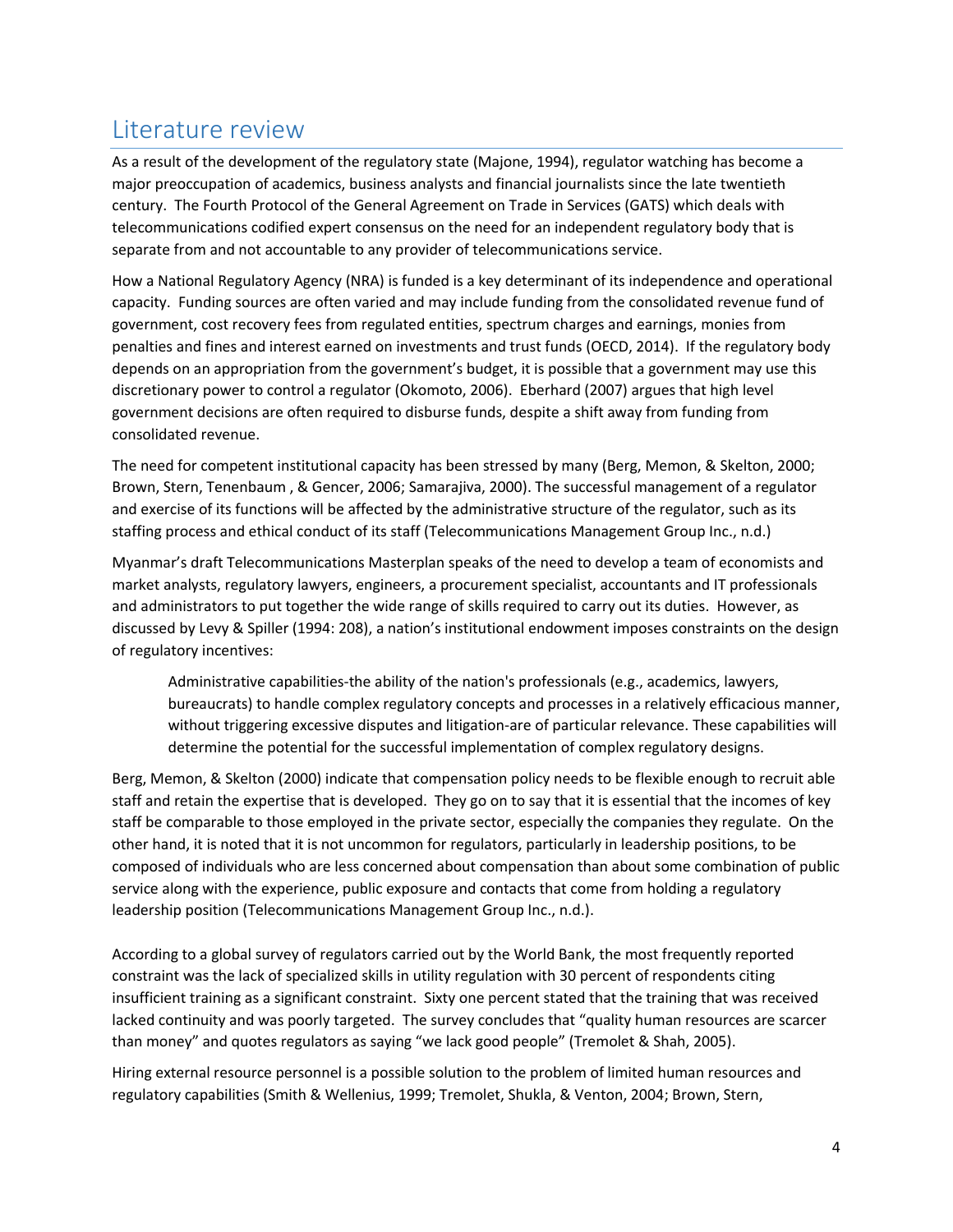Tenenbaum, & Gencer, 2006; Eberhard, 2007). In addition to hiring outside experts, some regulators are empowered to delegate their powers not only to particular divisions within the authority, but also to outside experts. In Singapore, the Infocomm Development Authority (IDA) is empowered to create committees for purposes which the IDA feels would be better managed or regulated by a committee (Telecommunications Management Group Inc., n.d.).

According to a World Bank survey on contracting-out practices<sup>2</sup> 75 percent of the regulators interviewed stated that they engaged external consultants. This number is likely to have increased since. A key constraint faced when outsourcing was budgetary limits with 70 percent citing it as a challenge; 47 of the sample cited a small supply market as a challenge (Tremolet, 2007). Although the problem of a small supply market may be adddressed by hiring international consultants, budgetary constraints are likely to hinder this process.

Capacity constraints may also be alleviated by initially limiting regulatory discretion. The greater the discretion enjoyed by the regulator, the more acute is the need for trained, experienced, and competent staff (Tremolet & Shah, 2005; Levy & Spiller, 1994)

l

 $261$  regulators were interviewed in the World Bank contracting out survey carried out in 2004.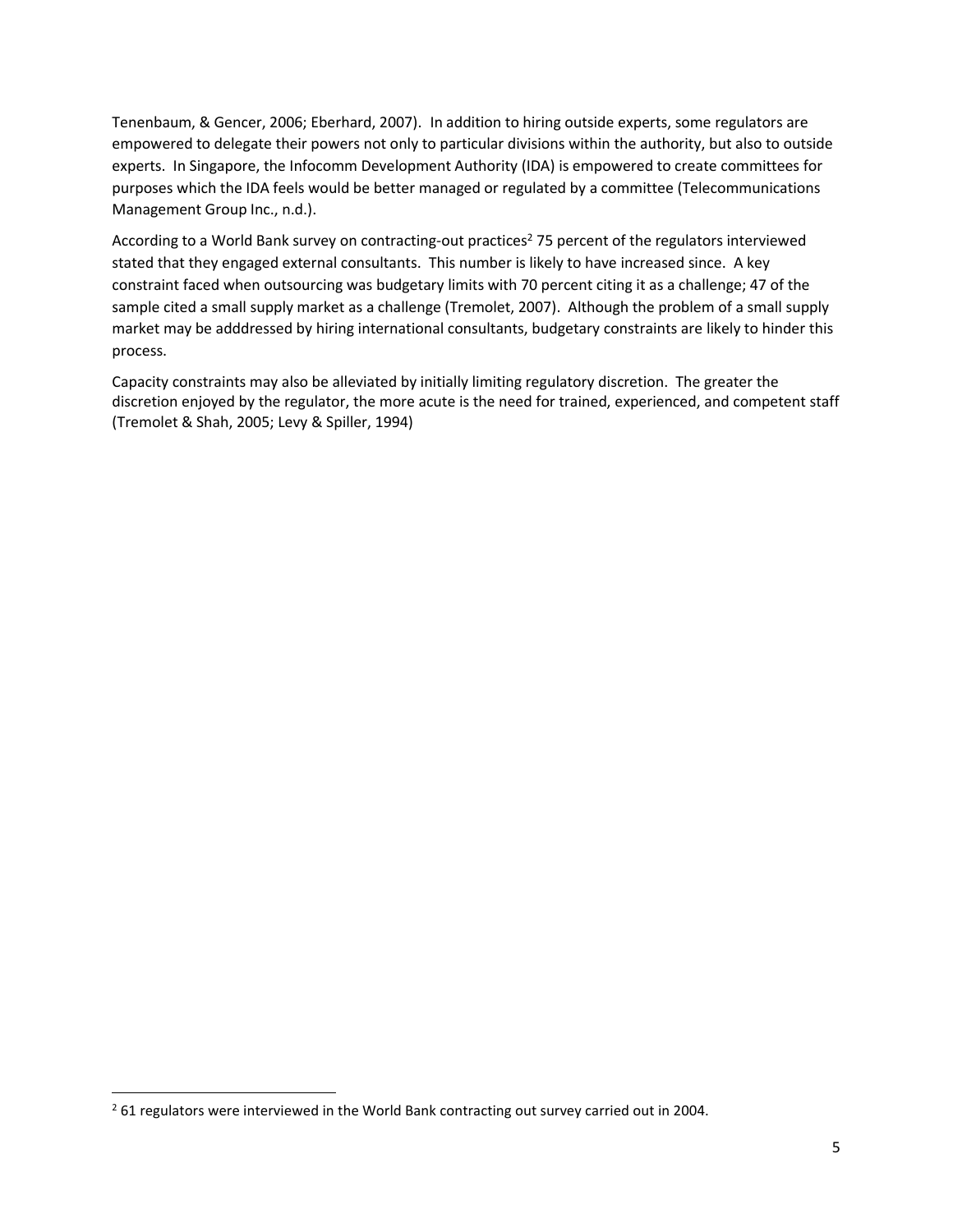## <span id="page-5-0"></span>The problem domain

Myanmar is a member of ASEAN, comprising ten member states with a combined land area of 4.46 million sq. km and is home to over 600 million individuals. ASEAN's political systems span a wide spectrum, from competitive democracies to one-party states and monarchies (Mahbubani & Severino, 2014). There is wide variation in ICT relevant metrics, as shown in Table 1.

| Country       | Population<br>(millions)   | GDP at market<br>prices (current<br>US\$) (millions, | GDP per capita<br>(PPP, constant<br>international \$) | Gross<br>enrolment<br>ratio, tertiary | HDI rank<br>$(2014)^6$ |
|---------------|----------------------------|------------------------------------------------------|-------------------------------------------------------|---------------------------------------|------------------------|
|               |                            | $2014$ <sup>3</sup>                                  | $(2014)^4$                                            | education $(%)^5$                     |                        |
| <b>Brunei</b> | $0.427$ (2014)             | 17,105                                               | 67,912                                                | 32 (2014)                             | 31                     |
| Darussalam    |                            |                                                      |                                                       |                                       |                        |
| Cambodia      | 14.68 (2013)               | 16,778                                               | 3,113                                                 | 16 (2011)                             | 143                    |
| Indonesia     | $205.19$ (2010)            | 888,538                                              | 10,033                                                | 31 (2013)                             | 110                    |
| Lao PDR       | $6.69^{10}$ (2014)         | 11,997                                               | 5,076                                                 | 17 (2014)                             | 141                    |
| Malaysia      | $28.3^{11}$ (2010)         | 338,104                                              | 24,460                                                | 39 (2013)                             | 62                     |
| Myanmar       | 51.49 <sup>12</sup> (2014) | 64,330                                               | N/A                                                   | 14 (2012)                             | 148                    |
| Philippines   | $92.34^{13}$ (2010)        | 284,777                                              | 6,649                                                 | 36 (2014)                             | 115                    |
| Singapore     | $5.54^{14}$ (2015)         | 307,860                                              | 78,958                                                | $30^{15}$ (2013)                      | 11                     |
| Thailand      | 65.98 <sup>16</sup> (2010) | 444,824                                              | 15,012                                                | 51 (2013)                             | 93                     |
| Viet Nam      | $90.73^{17}$ (2014)        | 186,204                                              | 5,370                                                 | 30 (2014)                             | 116                    |

**Table 1: Comparative data from ASEAN countries**

Sources: World Bank, NSOs, UNDP

 $\overline{a}$ 

<sup>3</sup> <http://data.worldbank.org/indicator/NY.GDP.MKTP.CD/countries>

<sup>4</sup> <http://data.worldbank.org/indicator/NY.GDP.PCAP.PP.KD>

<sup>5</sup> <http://data.worldbank.org/indicator/SE.TER.ENRR>

<sup>6</sup> HDR 2015:<http://hdr.undp.org/sites/default/files/ranking.pdf>

<sup>7</sup> <http://data.worldbank.org/indicator/SP.POP.TOTL>

<sup>8</sup> [http://countryoffice.unfpa.org/cambodia/drive/CIPS\\_Report\\_English\\_Final.pdf](http://countryoffice.unfpa.org/cambodia/drive/CIPS_Report_English_Final.pdf)

<sup>9</sup> [http://unstats.un.org/unsd/censuskb20/Attachments/2009IDN\\_ISI-GUIDfba441dd463e4ca5907f1a1ae508f3ff.pdf](http://unstats.un.org/unsd/censuskb20/Attachments/2009IDN_ISI-GUIDfba441dd463e4ca5907f1a1ae508f3ff.pdf)

<sup>10</sup> <http://data.worldbank.org/indicator/SP.POP.TOTL>

<sup>11</sup>

[https://www.statistics.gov.my/index.php?r=column/cthemeByCat&cat=117&bul\\_id=MDMxdHZjWTk1SjFzTzNkRXY](https://www.statistics.gov.my/index.php?r=column/cthemeByCat&cat=117&bul_id=MDMxdHZjWTk1SjFzTzNkRXYzcVZjdz09&menu_id=L0pheU43NWJwRWVSZklWdzQ4TlhUUT09) [zcVZjdz09&menu\\_id=L0pheU43NWJwRWVSZklWdzQ4TlhUUT09](https://www.statistics.gov.my/index.php?r=column/cthemeByCat&cat=117&bul_id=MDMxdHZjWTk1SjFzTzNkRXYzcVZjdz09&menu_id=L0pheU43NWJwRWVSZklWdzQ4TlhUUT09)

<sup>12</sup> <https://drive.google.com/file/d/0B067GBtstE5TeUlIVjRjSjVzWlk/view>

<sup>13</sup> <http://psa.gov.ph/content/2010-census-population-and-housing-reveals-philippine-population-9234-million>

<sup>14</sup> [http://www.singstat.gov.sg/docs/default-source/default-document-](http://www.singstat.gov.sg/docs/default-source/default-document-library/publications/publications_and_papers/population_and_population_structure/population2015.pdf)

[library/publications/publications\\_and\\_papers/population\\_and\\_population\\_structure/population2015.pdf](http://www.singstat.gov.sg/docs/default-source/default-document-library/publications/publications_and_papers/population_and_population_structure/population2015.pdf) <sup>15</sup> <https://www.timeshighereducation.com/features/no-sleep-for-singapores-universities/2009064.article>

<sup>16</sup> <http://popcensus.nso.go.th/file/popcensus-10-01-56-E.pdf>

<sup>17</sup> <http://data.worldbank.org/indicator/SP.POP.TOTL>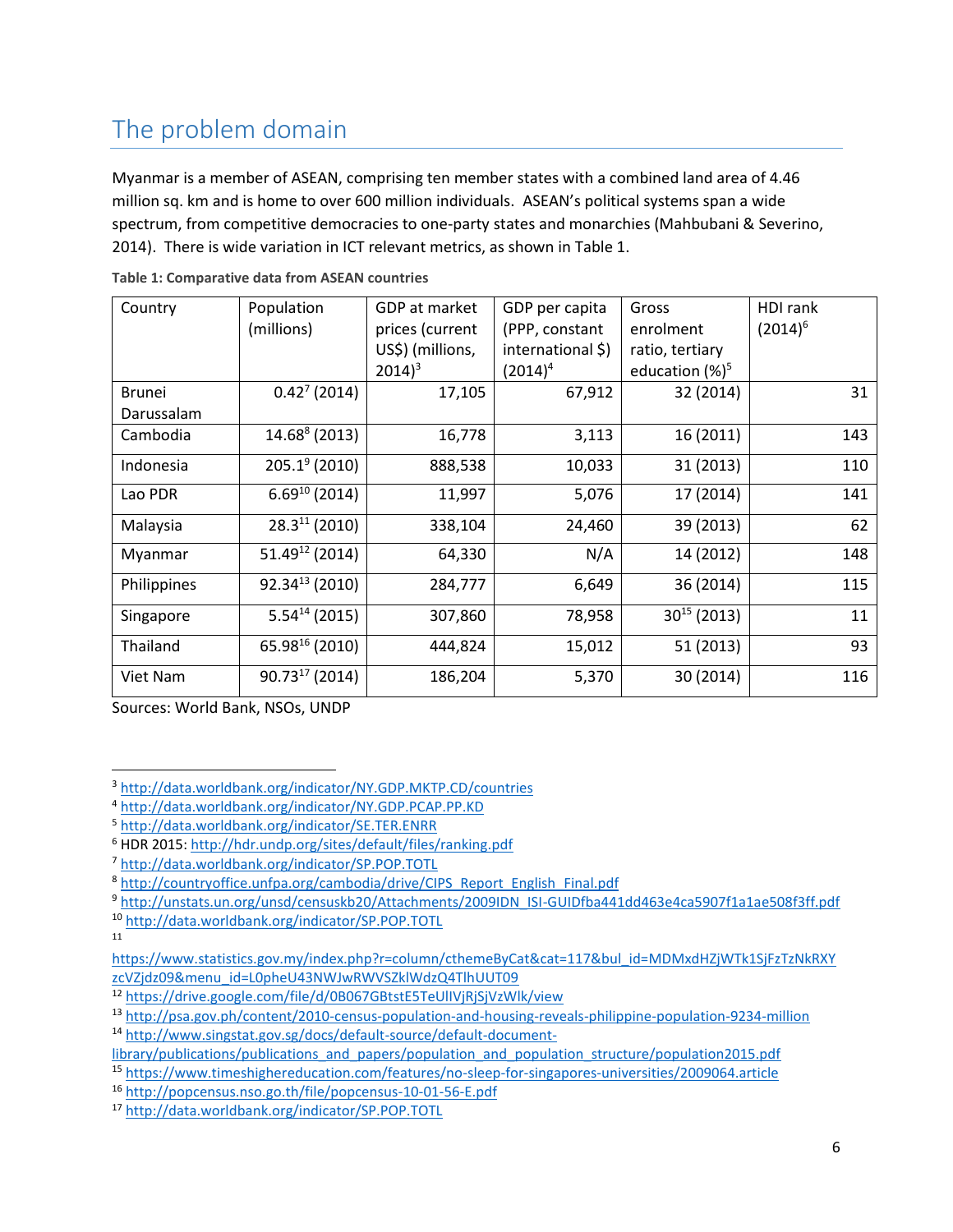Myanmar, a member that is still categorized as one of the 48 Less Developed Countries (LDCs),<sup>18</sup> has experienced tremendous economic and political change within a short period of time. Among the economic changes, the reforms in ICT infrastructure has been the most noteworthy.

In 2011, Myanmar occupied the one-above-the-last place in the mobile SIMs/100 ranking according to the International Telecommunication Union (ITU). Below it was the South Atlantic territory of St Helena which had no mobile service (Fife, 2014).

In 2012, even before the market opening, the ITU reported rapid growth, but it was still inadequate, as shown in Figure 1 where Myanmar's mobile connectivity is compared with those of its neighbors.



**Figure 1: Mobile SIMS/100 in Myanmar & its neighbors, 2000-12**

Source: International Telecommunications Union, ITU Eye

In 2013, the government of the Republic of the Union of Myanmar commenced reforms with the headline target of "from 10 (SIMS per 100 people) to 80 in five years." There were other targets such as introducing mobile money, but the focus at that point was on mobile connectivity. The Ministry of Communication and Information Technology (MCIT) worked on parallel tracks to develop new legislation and to license two new foreign-owned operators.

The law was enacted in October 2013 (2013 Union Parliament Law) . The original draft was considerably modified, for example by stripping out exclusive rights for the incumbent to carry international traffic, removing a licensing category for content applications and inserting a provision that the regulatory agency would be created within two years. The law set out broad principles with details to be included in subsidiary legislation. The draft rules were published for consultation in November 2013, modified on the basis of comments received and promulgated.

l <sup>18</sup> [http://www.un.org/en/development/desa/policy/cdp/ldc/ldc\\_list.pdf](http://www.un.org/en/development/desa/policy/cdp/ldc/ldc_list.pdf)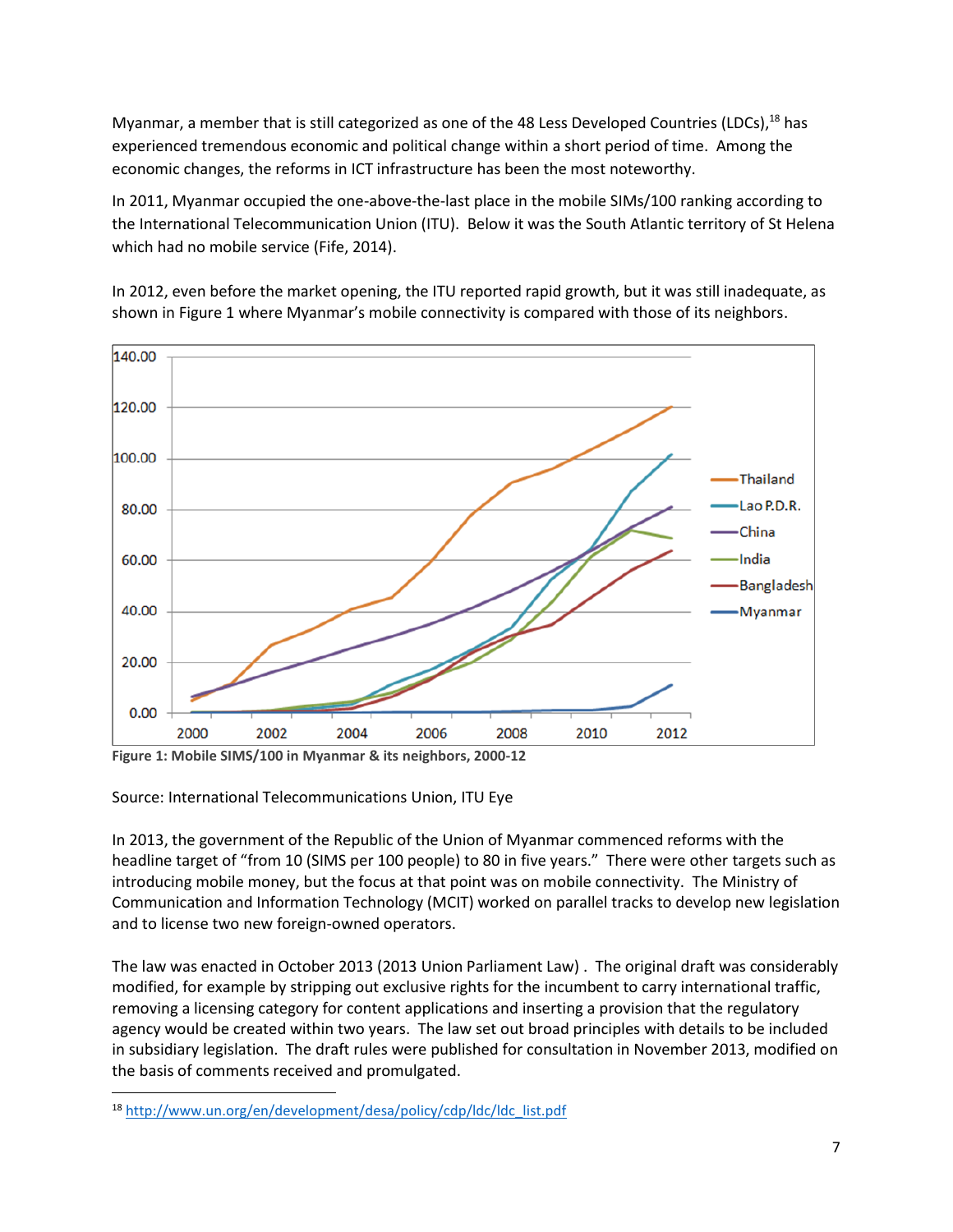Section 86 of the Law contains the sum total of provisions related to the regulatory agency: "In order to be able to implement this law on telecommunications services, the Union Government shall establish an independent Myanmar Telecommunications Commission, led by an appropriate individual at the Union level, within two years of the effective date of this law."

In parallel with the legislative process, the government selected Ooredoo (owned by the Government of Qatar) and Telenor (majority-owned by the Government of Norway) from among 91 companies that expressed interest. The licenses were issued in early January 2014, though the actual texts are yet to be made public. The commitments made by the winning companies (Table 2) indicate the priorities of the government.

| Ooredoo                                  | <b>Telenor</b>                            |
|------------------------------------------|-------------------------------------------|
| 84% voice & data coverage by five years  | 83% voice coverage & 78% data coverage by |
|                                          | five years                                |
| 240,000 SIM sales points                 | 70,000 SIM sales points                   |
| 720,000 sales points for prepaid top-ups | 95,000 sales points for prepaid top-ups   |
| Peak prepaid voice < 35 MMK/mt (on-net)  | Peak prepaid voice < 25 MMK/mt            |
| & 45 MMK (off-net)                       |                                           |
| <b>SIM &lt; 1500 MMK</b>                 | <b>SIM &lt; 1500 MMK</b>                  |
| 10,000 telecenters + schools & hospitals | 200 community centers with Internet       |
| 99.9% employees Myanmarese by five       | Free central government SMS channel       |
| years                                    |                                           |

**Table 2: Commitments made by the successful bidders for Myanmar mobile licenses**

Source: MCIT

Note: At the time of writing, MMK 1 = USD 0.00085

The government also issued a mobile license in 2015 to MPT, the incumbent, which had entered into a partnership with KDDI and Sumitomo of Japan in May 2014. The license is the same as those issued to Ooredoo and Telenor.

According to the data reported by the ITU in 2015, Myanmar was more than half way to its goal of 80 mobile SIMs per 100 people by the end of 2014 (Figure 2; connectivity at the commencement of reforms, the target to be achieved and the gap are marked). It was at that point still behind its neighbors on this particular indicator, but has made rapid progress, perhaps the fastest in the world. Unofficial reports indicate that the 80 active SIMs per 100 people target has been achieved in 2016 (Trautwein, 2016).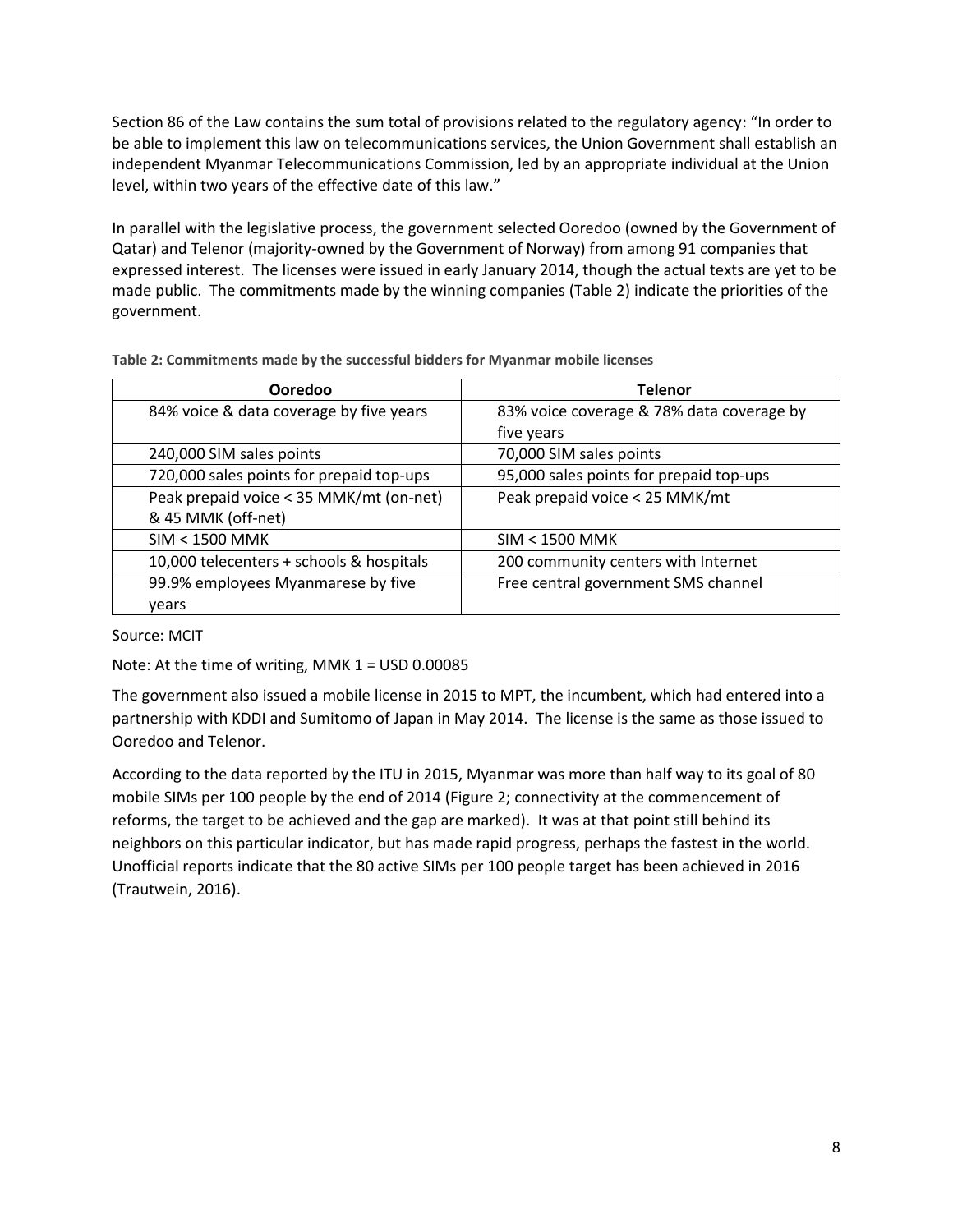

**Figure 2: Mobile SIMs/100 in Myanmar & its neighbors, 2000-14**

Source: International Telecommunications Union, ITU Eye

The ITU publishes a composite index known as the ICT Development Index (IDI) annually. In the version published in late 2015, Myanmar had advanced eight positions in the ranking, and had overtaken both Pakistan and Bangladesh (International Telecommunications Union, 2015). Significant progress had been made in mobile connections, but the principal drivers of better performance reflected in the composite index were Internet related. Myanmar is now ranked 142<sup>nd</sup> among the countries assessed by the IDI.

The number of mobile SIMs per 100 people increasing from one in 2010 to 49.5 by end 2014 contributed to a six-place advance in the Access Sub-index of the IDI. But most significant is that Myanmar overtook Pakistan and Bangladesh primarily on the strength of Internet use, as evidenced by the massive increase in active mobile broadband subscriptions and a close to fourfold increase in bandwidth per Internet user. Active mobile broadband subscriptions per 100 inhabitants increased from 0 to 14.9 within four years. As a result, Myanmar's Use Sub-index value was almost three times that of Pakistan and more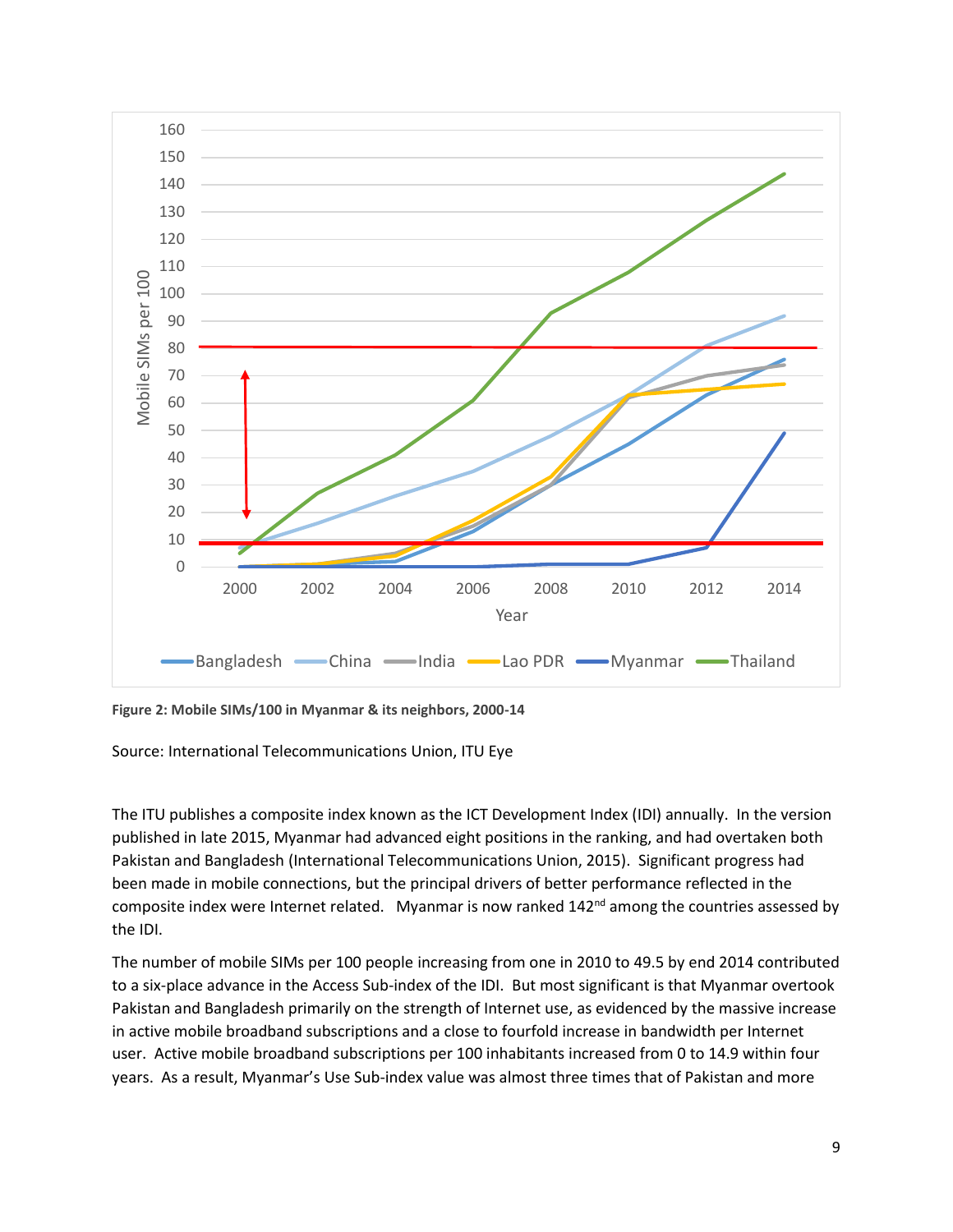than double that of Bangladesh. These countries had started their sector reforms almost two decades earlier.

The designers of the 2012-14 sector reform, the three suppliers of mobile voice and broadband services, and the people of Myanmar have, with the help of some external factors, achieved an increase in Internet use at an unprecedented pace. The take-up reflected in the ITU data occurred over a short 12- 14 month period, starting from August 2014 when competitive supply commenced.

The reformers in the MCIT and their advisors steered a path between continued dependence on the government-owned former monopoly supplier and over-reliance on new entrants supported by foreign direct investment. No exclusivities were granted, but the bidders for the new licenses were given a clear picture of what they could expect in terms of competition. Demands for compulsory partnership with domestic firms were resisted, thereby giving the two foreign-owned new entrants the flexibility to act as they saw fit and to energize the market. These demands were instead channeled into the fourth license that is about to be issued.

The former monopolist, MPT, was not left to respond to the well-resourced new entrants on its own. Its management was handed over to international partners KDDI and Sumitomo with experience in competitive markets and access to capital. The first nationwide representative sample survey of teleuse in Myanmar conducted by LIRNEasia in February-March 2015 showed that still the largest number of connections were being supplied by the rejuvenated former monopolist (Galpaya, Zainudeen, & Suthaharan, 2015). This had not changed by 2016.

The suppliers were aggressive in their rollout and marketing, perhaps even at times connecting more customers than their inchoate networks could handle. But they were also flexible. They deviated from their original plans, for example when it was seen that Myanmar customers were more interested in data than originally thought (Trautwein, 2016).

And the consumers played their part too. The LIRNEasia survey showed that by February-March 2015, 63 percent of all phone owners had purchased smartphones, with three percent owning both smartphones and feature phones. (Galpaya, Zainudeen, & Suthaharan, 2015) Smartphone penetration is in the 60-90 percent range, according to some reports. (Nyunt, 2016)

The availability of relatively low-cost smartphones at the time of rollout was a critical external factor. While cheap smartphones were found among those surveyed, the mean price that had been paid in early 2015 was USD 87. Despite continuing problems with the standardization of the Myanmar font, the smartphones made it possible for the rapid take-up of data services. At the end of 2015, Telenor Myanmar reported that 52 percent of its customers were data users. (Hammond, 2016)

There may be concern that the full potential of the Internet cannot be realized through the predominant smartphone interface. In cooperation with local civil-society organizations, operators are rolling out large numbers of common-access centers. Digital literacy is being promoted. Apps and content that would be of interest to Myanmar customers are being developed at a pace.

A fourth license is to be issued to a consortium that includes 11 local companies, a subsidiary of the military-run Myanmar Economic Corporation and VietTel, the transnational mobile operator owned by Vietnam's Ministry of Defense.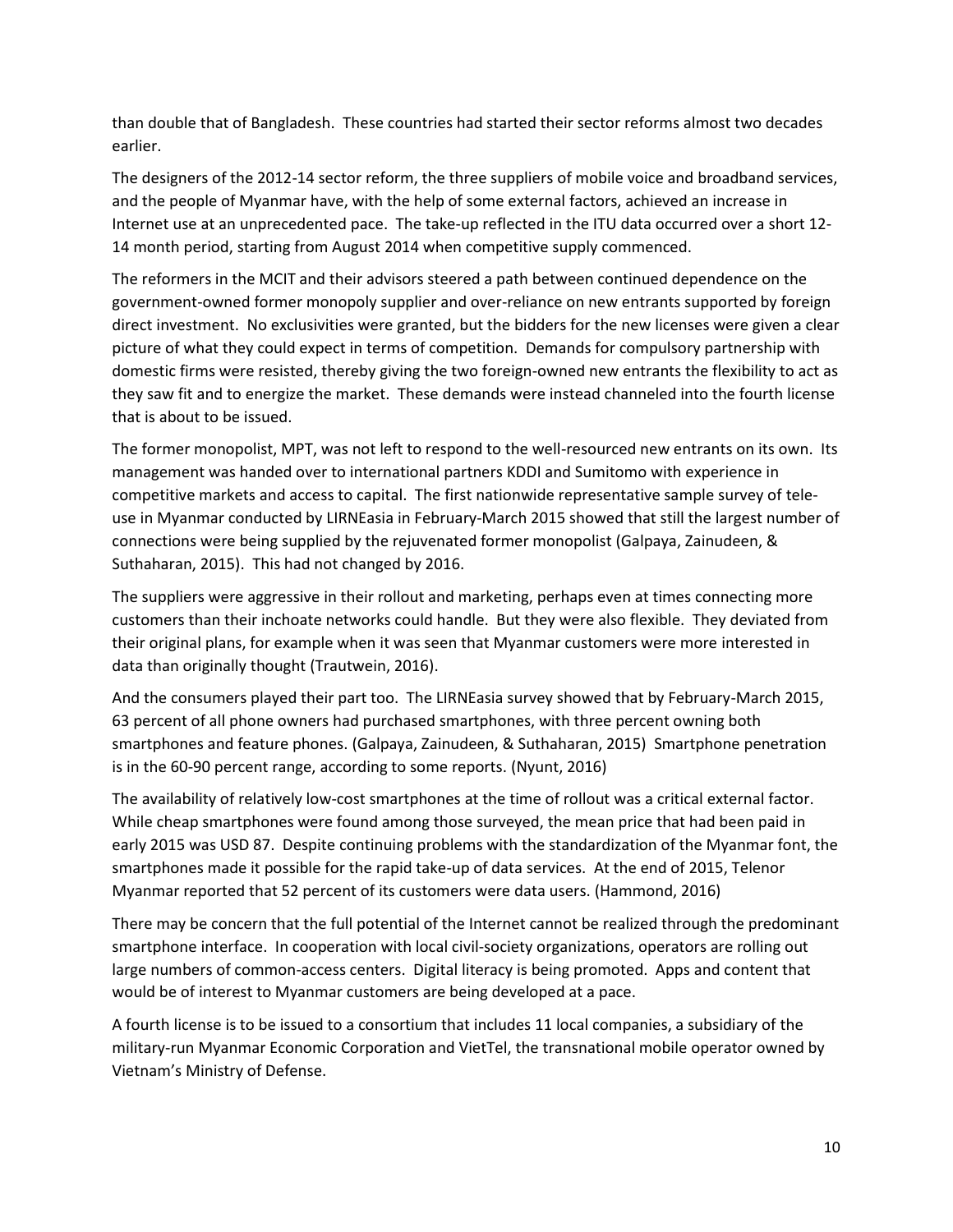#### <span id="page-10-0"></span>Legislative, policy and regulatory challenges

 $\overline{a}$ 

The Law that was passed in 2013 was a major improvement on the drafts that were circulated in 2012. Heroic efforts have been made to improve it through the subsidiary legislation. But, as analyzed elsewhere (Samarajiva, 2016), it has flaws and lacunae. The creation of the promised independent regulatory agency requires new legislation, or at least a substantial amendment.

The Law, as written, gives a large role to the Ministry.<sup>19</sup> For the Ministry to play its role of setting the broad policy frameworks that take into account the larger priorities of the government (even if regulatory functions are handed over to the new regulatory agency through an Amendment or a new Law) , it must have the necessary expertise. In the past, the Ministry has drawn expertise from the incumbent MPT. It would not be proper, in the present competitive environment, to rely on experts drawn from only one licensee. An alternative is needed. Generalist administrators, unless of very high quality, cannot perform telecommunication policy functions effectively.

The Post and Telecommunications Department (PTD), the existing regulator, was upgraded to a level two ministerial department in 1999 with 16 officers and a staff numbering 61 (Gunaratne & Myat, 2014). Myanmar's draft Telecommunications Masterplan states the government's intention to transform the PTD into the Myanmar Communications Commission (MCC), $^{20}$  a separate, independent government commission whose core functions include licensing, spectrum management, interconnection & infrastructure sharing. Significant progress has been made is building capacity within the PTD, but much remains to be done. A sector-specific, ex-ante national regulatory agency exercises an enormous amount of power over the sector. If it does not work properly, it is like having a trafficlights system that works erratically. Therefore, the greatest care is needed in the design of the proposed MCC to ensure that it follows the principles of natural justice (UK term) or due process (US term) resulting in procedural legitimacy (Samarajiva, 2001). Its decision makers should be independent of the entities it regulates<sup>21</sup> and insulated from day-to-day interference by the political authorities.

The facts that the government will continue to own MPT, still the largest operator and one which enjoys legacy advantages, and the Tatamdaw (Myanmar Armed Forces) will have a stake in the fourth operator make the independence of the MCC very important. Competitors do not feel they are treated less favorably than the either government-affiliated entity. Infrastructure requires long-term investment, which depends on stability of policy environment and confidence in the regulatory agency.

In most developed economies, competition authorities exist. It will be some time before a competition authority is established in Myanmar. There may be merit in including competition powers in the legislation creating the MCC. Given the necessity of coordinating actions with other regulatory bodies, existing or which will be created in the future, provision would have to be made for mechanisms to ensure consistency and to avoid forum shopping.

 $19$  The recently elected National League for Democracy government combined the MCIT with the former Ministry of Transport in the new Ministry of Transport and Communications.

<sup>&</sup>lt;sup>20</sup> Note the change in name from Telecommunications Commission in the Law to Communication Commission in Plan.

 $21$  An internationally accepted principle included in the Regulatory Reference Paper that around 90 countries have committed to, which forms part of the Fourth Protocol to the General Agreement on Trade in Services. [https://www.wto.org/english/tratop\\_e/serv\\_e/telecom\\_e/telecom\\_e.htm](https://www.wto.org/english/tratop_e/serv_e/telecom_e/telecom_e.htm)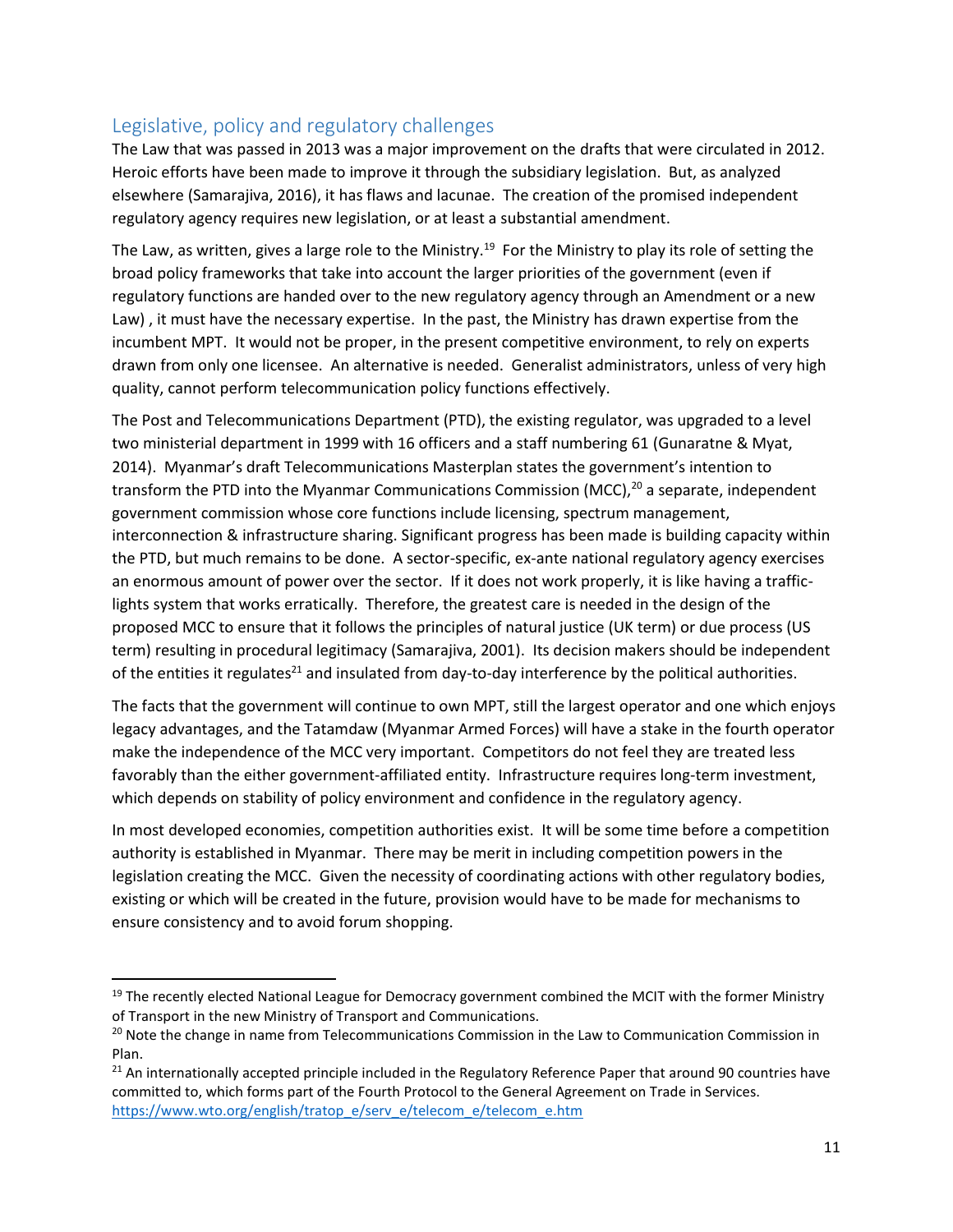### <span id="page-11-0"></span>Learnings from ASEAN

Despite their heterogeneity, the experiences of ASEAN countries were examined because Myanmar has been a member in the regional organization since 1997. ASEAN is not a perfect comparator. Member states include relatively developed countries such as Singapore and Malaysia, which can serve as aspirational benchmarks. Countries such as Indonesia and Thailand are of value in seeing how the problems were addressed in similar conditions of constrained resources. Brunei Darussalam and Lao PDR are not comparable. Insights from Vietnam and the Philippines would have been valuable but it was not possible to get responses from them.

Desk research and questionnaires were used to gather data on currently implemented solutions, with emphasis on the financial and administrative aspects as discussed in (OECD, 2014).

#### <span id="page-11-1"></span>Funding

Funding is a central issue both in terms of independence and capacity. The sources of funding for National Regulatory Agencies (NRAs) in four important ASEAN countries are shown in Table 3.

| Country                           | Indonesia    | Malaysia | Singapore    | Thailand |
|-----------------------------------|--------------|----------|--------------|----------|
| Central budget                    | $\checkmark$ |          |              |          |
| License fees                      |              |          |              |          |
| Spectrum/frequency                |              | ◡        | ◡            |          |
| fees<br>Frequency auctions        |              |          |              |          |
| Service<br>contracts/service fees |              |          |              |          |
| Interest/dividend<br>income       |              |          |              |          |
| Development project<br>income     |              |          | $\checkmark$ |          |
| Fines                             |              |          |              |          |

**Table 3: Sources of funding for the NRAs**

Source: Authors

Indonesia's telecom regulator, Badan Regulasi Telekomunikasi Indonesia (BRTI), is funded wholly through the central budget. The BRTI collects revenues through fees and fines which are remitted to the Government. Every year the BRTI submits an operational budget to the Ministry of Finance, which has to be approved by Parliament (see annex 2.1 on revenue collection by the BRTI).

NRAs in Malaysia, Singapore and Thailand, on the other hand, fund their activities primarily through the collection of fees, and, to a lesser extent, interest from investments (see annex 2.2 on the revenue collection by the Malaysian regulator, Malaysia Communications and Multimedia Commission (MCMC)). At present, Thailand's National Broadcasting and Telecommunications Commission (NBTC) transfers all of the up-front payments from telecom spectrum auctions to the state treasury and those from broadcasting spectrum auctions to the NBTC's own broadcasting and telecom research and development (R&D) fund. The R&D fund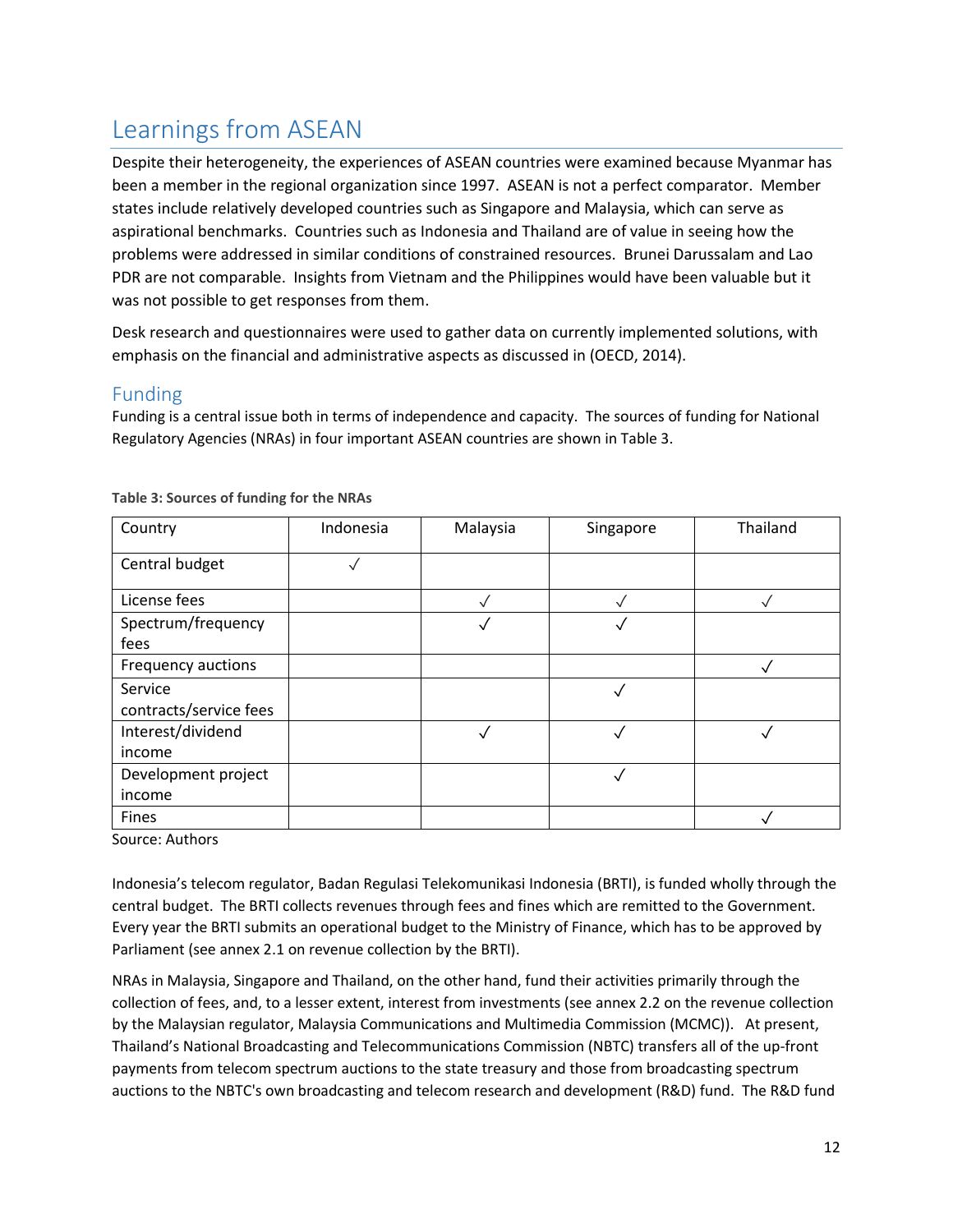is to be replaced by a Digital Economy Fund. It has been reported that 60 percent of the up-front fees from telecom and broadcasting licenses will be transferred to the state and the rest to the upcoming Digital Economy Fund (Mongkolporn, 2015).

It is not advisable to emulate Indonesia, because it can be detrimental to long-term stability of the NRA and because annual disbursements from general funds allows for the exertion of pressure that could be harmful to the needed independence.

There are, however, negatives to staying outside the government's budget. The NRA may not be covered by financial controls that have been established for government funds, leading to inappropriate expenditures, and even corruption (Colombo Page, 2015).

Unconstrained funding is inappropriate for any organization. Setting budgets and living within them is good practice. Every organization, especially one serving a public purpose, requires some form of accountability with regards to funding. In a rapidly growing sector, even the yield from a regulatory fee set at a low level such as two percent of adjusted gross revenues of licensees is likely to become larger than needed for the NRA within a short time. Therefore, it would be useful to review budgets through a public hearing or equivalent periodically and reset the percentage.

Following the same logic, it would not be appropriate for one-time, windfall revenues such as those from spectrum auctions to form part of an NRA's revenue stream. The channeling of revenue from fines to the same organization that initiates action on the offence could create perverse incentives.

#### <span id="page-12-0"></span>Capacity to regulate

An effective NRA in the ICT infrastructure sector must have the capacity to regulate operators functioning in an environment where both the technology and market conditions are fast changing. Capacity includes both substantive knowledge about the industry (economics and engineering), about regulation (law and economics) and about legal procedures (law, specific to the country). Capacity is not disembodied, it is found in the employees of the NRA. In essence, they must know at least as much the regulatory and technical staff they interact with from the regulated entities. That was a minimum condition. Ideally, they would know more. But this is a challenge in a dynamic industry. One way to address this potential knowledge disparity is to mobilize consultants as required. This topic is discussed below.

In the 1990s, it was common to have a single individual serve as the regulator. Now the norm is a collegial decision making body. While it was reasonable to expect an individual serving as the "authority" to have subject expertise, now it is more common to expect the collegial bodies to function as panels of "wise men and women" who have wide experience and knowledge but are not necessarily experts on the regulated industry. That expertise is expected from the staff who develop the cases and "propose" the options, that the collegial authority decides on or "disposes." There has to be a knowledgeable chief executive who can effectively and confidently communicate the positions of the NRA to government, stakeholders and the media.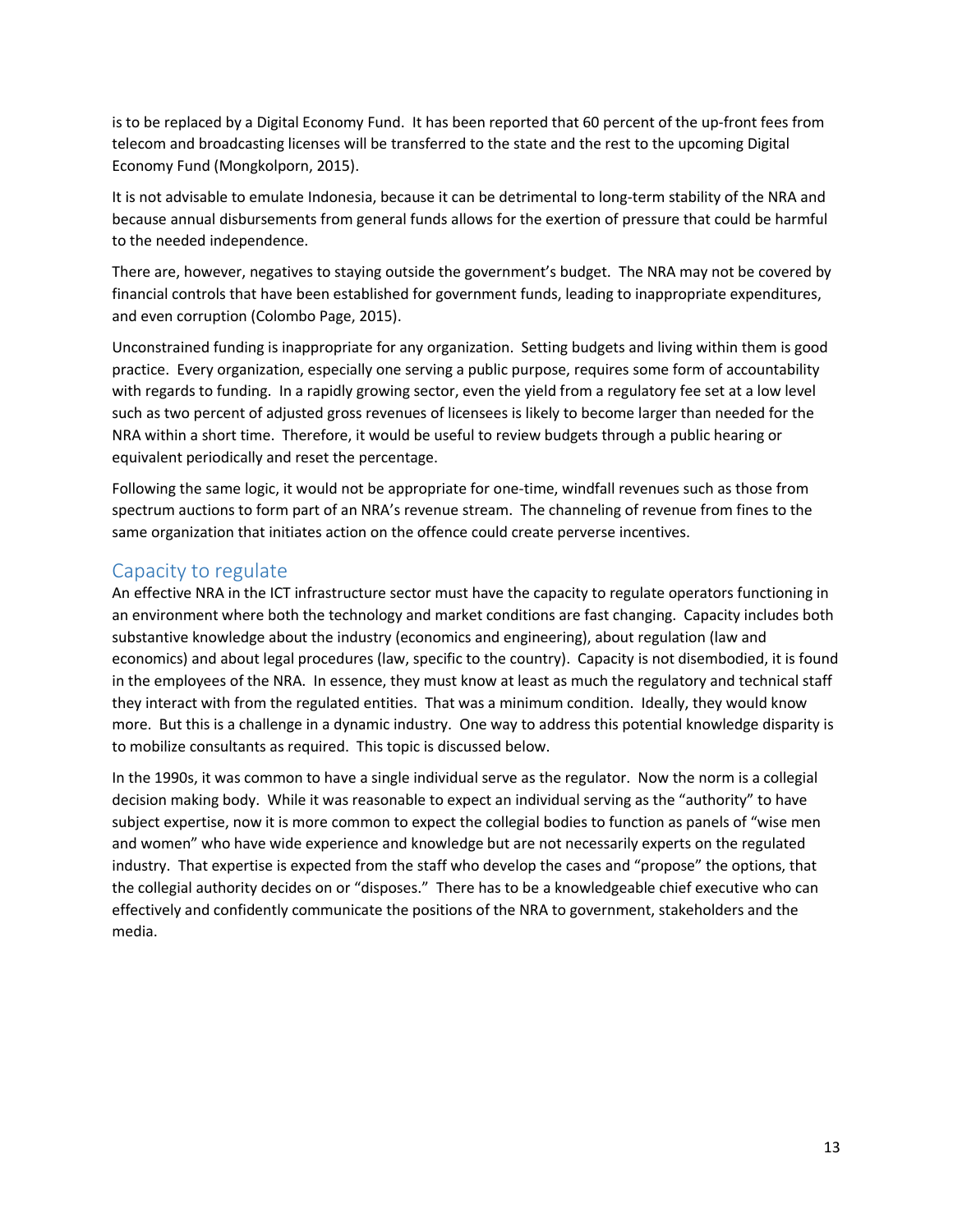#### <span id="page-13-0"></span>Transferability of employees

In light of the above, expertise that is sector specific is essential for NRA employees. What they require is knowledge that is different from the generalist knowledge characteristic of the "civil service" by whatever name it is described in different countries. Generalists in the "civil service" are routinely transferred and are expected to be able to serve in Ministries or departments responsible for widely different topics. Because it was difficult to gather reliable and comparable information on training facilities for the staff and the levels of actual expertise, we instead sought information on the transferability of NRA staff. The responses are given in Table 4.

| Country                    |                                         | Indonesia   | Malaysia | Singapore | Thailand |
|----------------------------|-----------------------------------------|-------------|----------|-----------|----------|
| Staff<br>considered        | Commissioner                            | No.         | N/A      | Yes       | N/A      |
| public-sector<br>employees | General staff                           | N/A         | Yes      | Yes       | Yes      |
|                            | To public<br>sector<br>organizations    | Yes         | Yes      | N/A       | No.      |
| Transferability            | To other<br>regulatory<br>organizations | Usually not | No       | Yes       | No.      |

**Table 4: Transferability of employees**

Source: Authors

In some cases, the commissioners/members and the general staff are considered public sector employees. This is the case in Singapore. All members, officers and employees of Singapore's IDA are considered public servants for the purposes of Singapore's penal code. The Singapore penal code includes statutes relating to crimes carried out by public servants, as well as punishments for crimes carried out against public servants and contempt for the authority of public servants (Telecommunications Management Group Inc., 2016).

Thailand's NBTC is an independent organization. The employees of the NBTC are not considered civil servants despite being government employees. Due to incompatibility of pay, ranks and files, the employees of the NBTC cannot practically transfer to other public sector organizations or to other regulatory organizations. However, this is not the case in Indonesia and Malaysia. While employees of the BRTI and MCMC are able to apply for positions in government departments, they cannot be transferred to other regulatory organizations. Of the four countries from which responses were received, transferability to regulatory organizations is only permitted in Singapore's IDA where it is allowed depending on job availability and compatibility of skill set.

While it is ideal to retain employees in the organization so that specialized knowledge can accumulate, non-transferability has downsides. In any pyramidal organization, promotional prospects are limited by definition. This could result in frustrations building up over time. It is in this context that transfer opportunities to other regulatory agencies may be justified. This would mean that salaries and terms and conditions of employment would have to be more or less similar among the subset of agencies that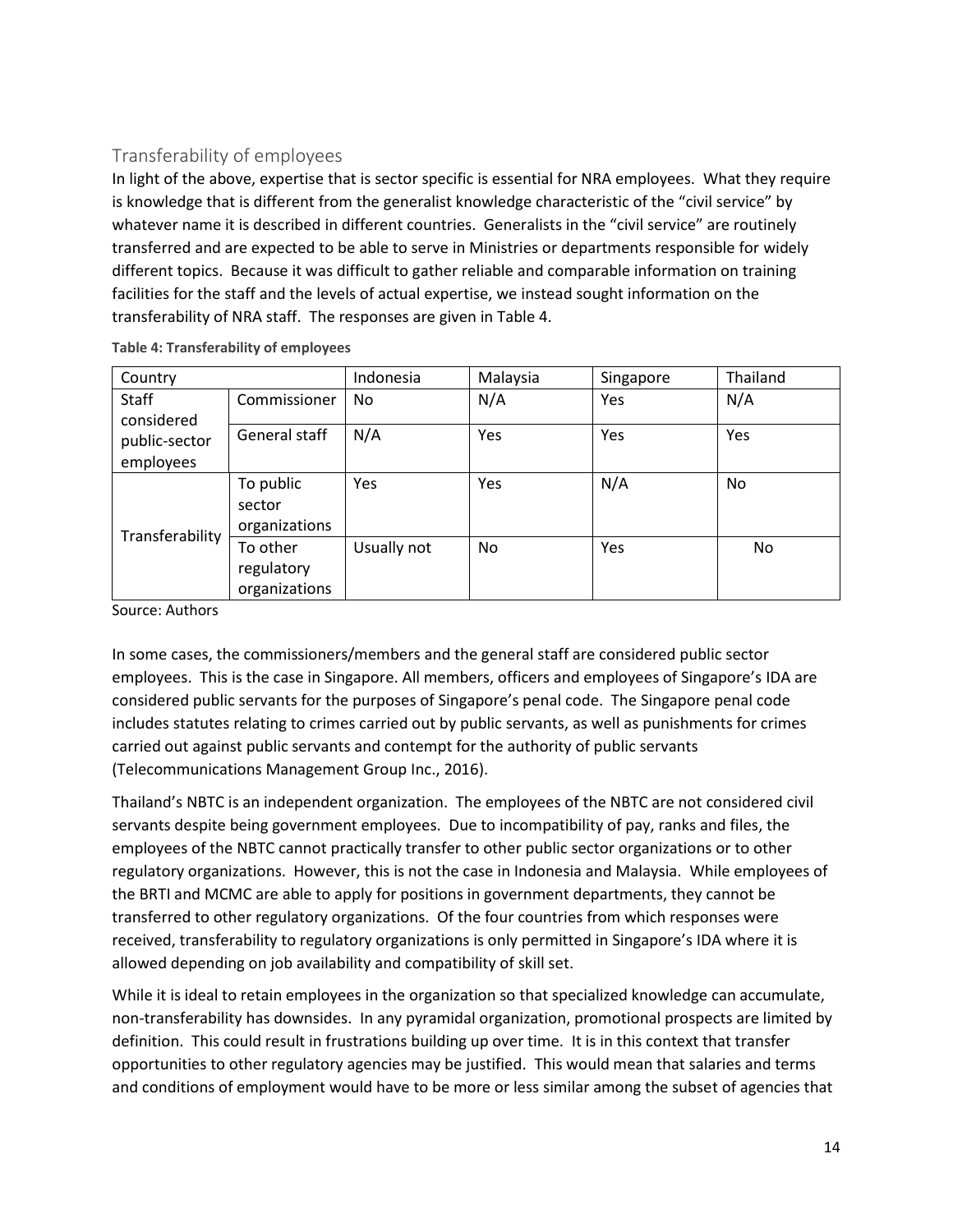qualify for transfer. The Singapore model of setting NRA salaries based on what equivalent personnel in the regulated industry earn would not quite fit. Of course, this would over time develop into a "regulatory service" similar to the various specialized services that exist within most administrative service structures.

#### <span id="page-14-0"></span>Qualifications and compensation

The ability to attract qualified personnel and hold them depends on compensation and working conditions. Relevant information is provided in Table 4

| Country                               |                                                | Indonesia | Malaysia | Singapore      | Thailand       |
|---------------------------------------|------------------------------------------------|-----------|----------|----------------|----------------|
| Qualifications of staff compared      |                                                | Higher    | Similar  | Likely similar | Likely similar |
| to standard public sector             |                                                |           |          |                |                |
| organizations                         |                                                |           |          |                |                |
| Salaries paid                         | Compared to<br>standard public<br>sector rates | Higher    | Higher   | N/A            | Higher         |
|                                       | Compared to<br>market rates                    | Lesser    | Similar  | Similar        | N/A            |
| Additional allowances to<br>employees |                                                | Yes       | Yes      | No.            | N/A            |

**Table 5: Qualifications and compensation**

#### Source: Authors

The qualifications required to join Indonesia's BRTI are higher than those for other public sector organizations. This is particularly true for the Commissioners, who are often sourced from the private sector. While employees are paid slightly more than they would in a public sector organization, pay packages are significantly lower than that received by those at equivalent positions at telecom operators.

Fourteen percent of the MCMC's total expenditure was devoted towards human resources (Malaysia Communications & Multimedia Commision, 2013). Its pay scales are benchmarked to the market standard, and are higher than those paid to other public-sector employees. Because of a low-interest loan, the overall compensation package was said to be more attractive than in the private sector.

Employees of Thailand's NBTC are not bound the civil servants' pay scale. Remuneration packages offered to employees are roughly double those paid to those in the civil service. The packages are determined by a Royal Decree as proposed by the Executive Branch. The higher pay is likely to attract better qualified candidates, but the NBTC has been criticized for overpaying under-qualified staff.

In Singapore, the IDA is not required to adhere to the hiring, firing, and benefits practices in place for most public employees. This allows the regulator more flexibility to offer compensation packages that are benchmarked with the private sector. (Telecommunications Management Group Inc., 2016)

Additional allowances are provided to employees of certain job grades at the BRTI and MCMC. Staff above a certain rank at the BRTI are provided vehicle facilities.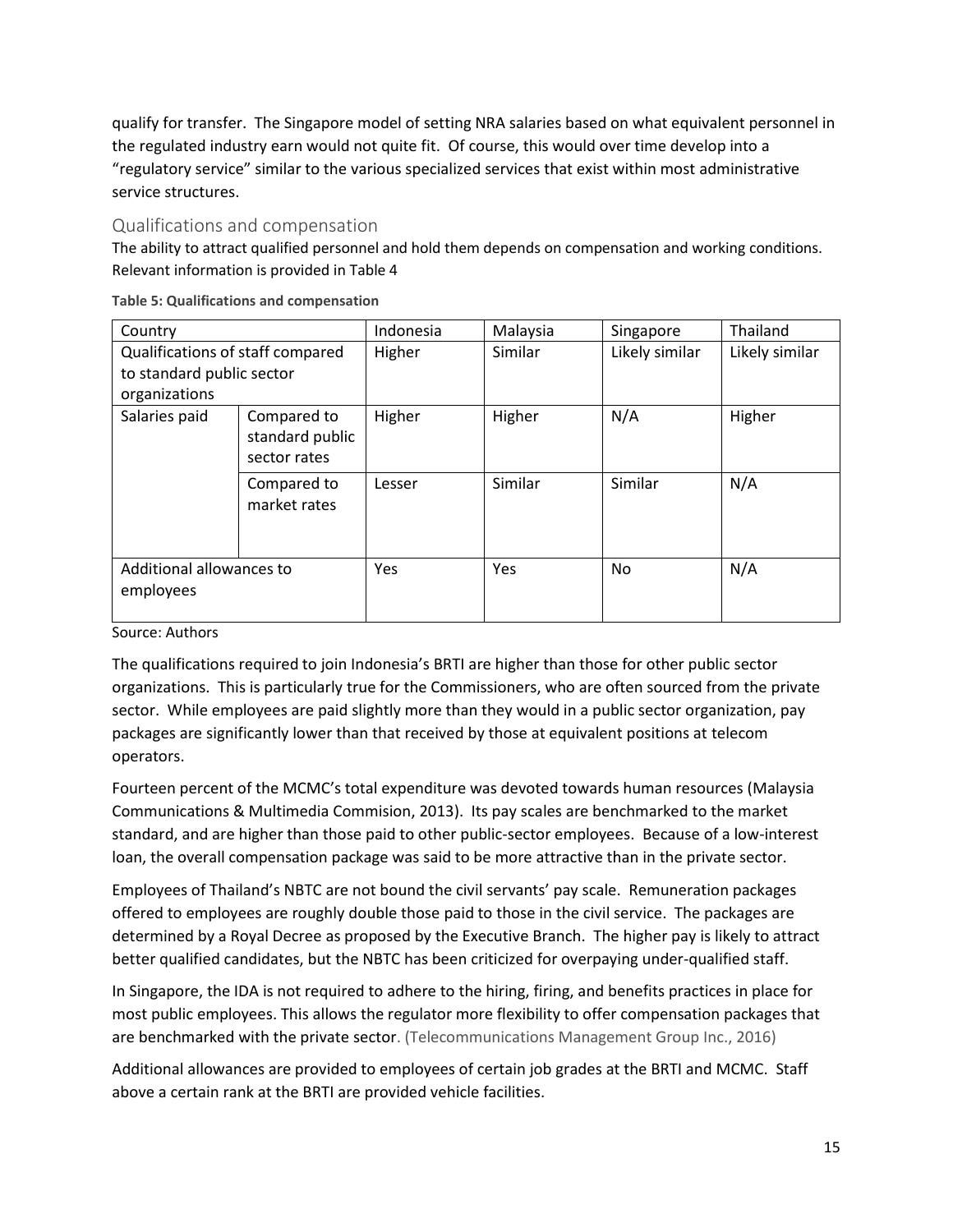In sum, it is important to ensure that compensation is adequate to attract and hold qualified employees. When designing compensation packages, it is necessary to think beyond just money, taking into account the intrinsic rewards of public service and the experience, public exposure and contacts that come from the roles.

#### <span id="page-15-0"></span>Use of consultants

Regulators in developed as well as developing countries outsource regulatory tasks. A third of the respondents allocated a fifth of their budgets towards hiring external expertise (Tremolet, Shukla, & Venton, 2004).



**Figure 3: Contracting out by region**

Source: Trémolet, Shukla, and Venton (2004)

However, the propensity to contract out varied from region to region in 2004 as shown in Figure 3. While 90 percent of the regulators in the Latin American and Caribbean (LAC) region obtained outside expertise, it was lower in other regions. In the East Asia and Pacific (EAP) region, only half the NRAs hired external consultants.

There are two reasons to outsource work to consultants. The first is to obtain expertise that is not available in house. The second is to deal with the inevitable peaks and valleys of workload over time.

Unless an NRA adopts an outsourcing strategy, it is unlikely that it can remain lean and focused. The efficiencies that would be realized by maintaining a core staff complemented by specialized expertise mobilized to deal with peaks in workload may be more economical overall than running an organization with slack. This rationale applies to NRAs in developed as well as developing countries.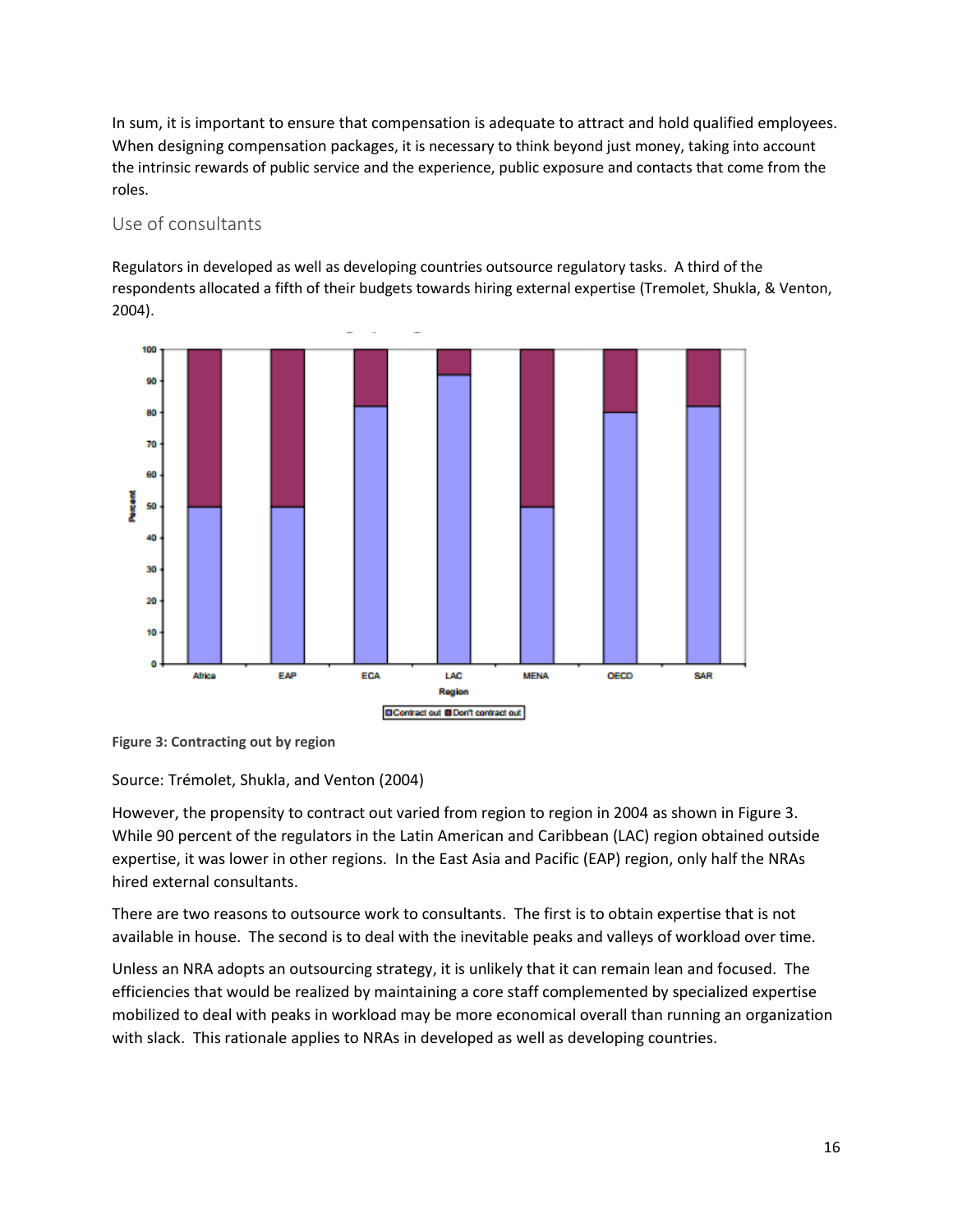The first rationale is especially relevant to NRAs in their early years and those lacking a pool of qualified and trainable persons to recruit from. Here, the emphasis necessarily shifts to the international, since the local labor market is where the problem lies.

The four NRAs that responded had experience with hiring consultants: both national and international, as shown in Table 6. In the case of Indonesia, it was said that international consultants could either be hired directly or through the national consultant.

**Table 6: Hiring of consultants**

|               | Indonesia | Malaysia | Singapore | Thailand |
|---------------|-----------|----------|-----------|----------|
| National      |           |          |           |          |
| International |           |          |           |          |

Source: Authors

Outsourcing regulatory tasks has several shortcomings that should be kept in mind.

First is the slow-down of NRA's responsiveness. All organizations follow procurement rules intended to ensure value of money is obtained for the organization and that illegal and unethical practices are precluded. In the case of government organizations, the rules tend to be more rigid. As a result, an NRA may not be able to mobilize consultants quickly to respond to matters that it responds to. In the case of predictable or regularly occurring matters, timely initiation of procurement can minimize delays.

Central to effective procurement and management of consultants is the crafting of terms of reference (TOR). This requires staff who can envision the task that is to be outsourced and can describe it in unambiguous language. It also requires effective follow through on the monitoring of deliverables and the ability to assess quality of work. In highly resource-constrained NRAs these essential skills are in short supply. But without them, the expected benefits of outsourcing cannot be realized.

Especially in the early stages of an NRA it may be necessary to house a few experts within the organization who can help train the (usually) young staff in the skills of consultant procurement and management. The Botswana Communication Regulatory Authority, recognized as one of the better NRAs in Africa, benefitted from this practice.

A second shortcoming is the possibility that the different tasks completed by different consultants will not cohere together, or, worse, will contradict each other. Transparent procurement, unless carefully designed, may yield different consultants whose approaches are not harmonized. The solutions are to give relatively large, multi-part assignments or to make harmonization a requirement in all TORs. Both solutions require sophisticated procurement and management skills discussed above.

A third problem is non-transfer of knowledge. Especially where models are used for cost calculations, it is possible only the results are shared with the NRA, not the underlying model. In these cases, the NRA will have to keep going to the same firm year after year. Extraction of knowledge is also something that can done through sophisticated procurement and management techniques.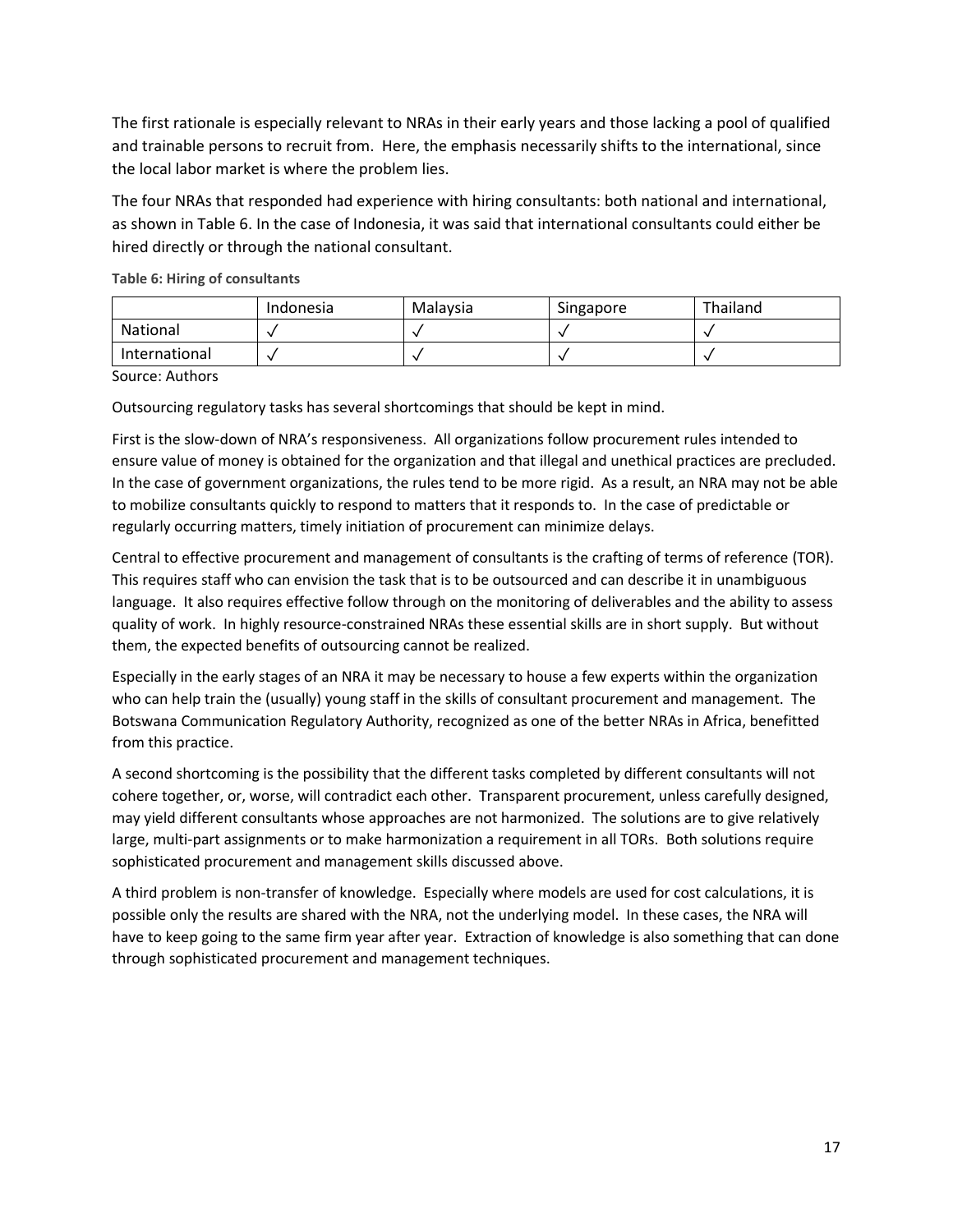### <span id="page-17-0"></span>**Conclusions**

It is common knowledge among regulators and those who study the subject that capacity, in the form of technically skilled personnel, is a significant constraint on good regulatory performance in developing economies. The commonly advanced solutions are those of increasing the compensation of regulatory staff and of making significant use of external consultants. But like all policy solutions, they have to be carefully implemented, taking into account country and time-specific conditions. In addition to compiling experience from ASEAN NRAs, the above discussion has identified negative aspects and suggested ways to address them.

One area that our questionnaire did not cover was the problem of finding qualified persons to serve on the decision-making collegial body and as the chief executive. On the former, we believe that the collegial decision-making body be made up of those from within Myanmar and that it would be better to have them serve part-time, at least in the initial phase, reflecting the definition of their role as that of applying their minds and disposing of cases proposed to them by the staff, rather than as experts in their own right.

The chief executive, on the other hand, must be an expert with in-depth knowledge who can shape the culture of the inchoate organization. Given the paucity of persons with the necessary regulatory knowledge within Myanmar, there may be merit in creating a limited window/pathway for the employment of foreign personnel (precedent may be found in Botswana, Singapore and Hong Kong) or expatriate Myanmarese (current Chair of Bangladesh NRA is an expatriate Bangladeshi; Sri Lanka brought in a Sri Lankan academic who was teaching in the US to establish the NRA in 1998; India also brought in expatriate experts when TRAI was established).

In addition, the overall design of the reforms should factor in resource constraints by reducing discretion and setting default outcomes. The MCC should be required to publish regulatory manuals and work plans. Consultant assistance may be obtained for these tasks. These documents should be developed in consultation with stakeholders. They should include time lines and default outcomes that when the time lines are not adhered to.

In terms of funding it is not advisable to rely on the central budget, because it can be detrimental to longterm stability of the NRA and because annual disbursements from general funds allows for the exertion of pressure that could be harmful to the needed independence. However, reliance on industry levies as many of its ASEAN peers do, requires safeguards, such as the setting budgets and accountability. The yield from a regulatory fee may increase too quickly in a fast-growing industry. Review of budgets through periodic public hearing that reset the percentage is suggested.

Expertise that is sector specific is essential for NRA employees. What they require is knowledge that is different from the generalist knowledge characteristic of the "civil service." While it is ideal to retain employees in the organization so that specialized knowledge can accumulate, the negative aspects of non-transferability, such as limited promotional prospects must be addressed. It is important to ensure that compensation is adequate to attract and hold qualified employees. When designing compensation packages, it is necessary to think beyond just money, taking into account the intrinsic rewards of public service and the experience, public exposure and contacts that come from the roles.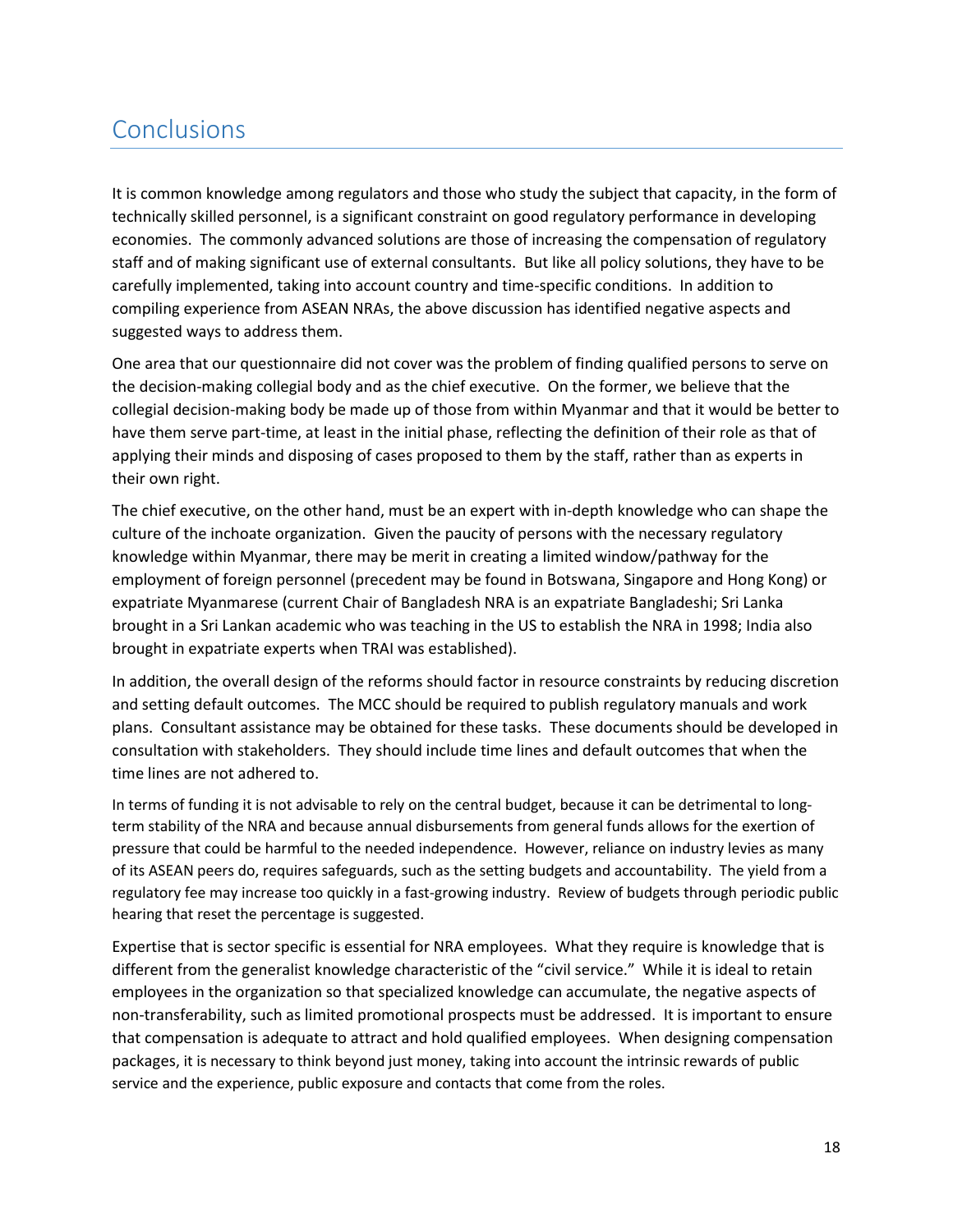Outsourcing work to consultants is common in NRAs. This is to obtain expertise that is not available in house. It also helpful in dealing with the inevitable peaks and valleys of workload over time. The first rationale is especially relevant to NRAs in their early years and those lacking a pool of qualified and trainable persons to recruit from. Here, the emphasis necessarily shifts to the international, since the local labor market is where the problem lies.

Shortcomings of knowledge within the organization should lead to even greater reliance on stakeholder consultations. The positive image earned by the 2012-16 reforms should be capitalized on. It is likely that a good online consultation strategy will be able to attract useful inputs even from firms and organizations based abroad.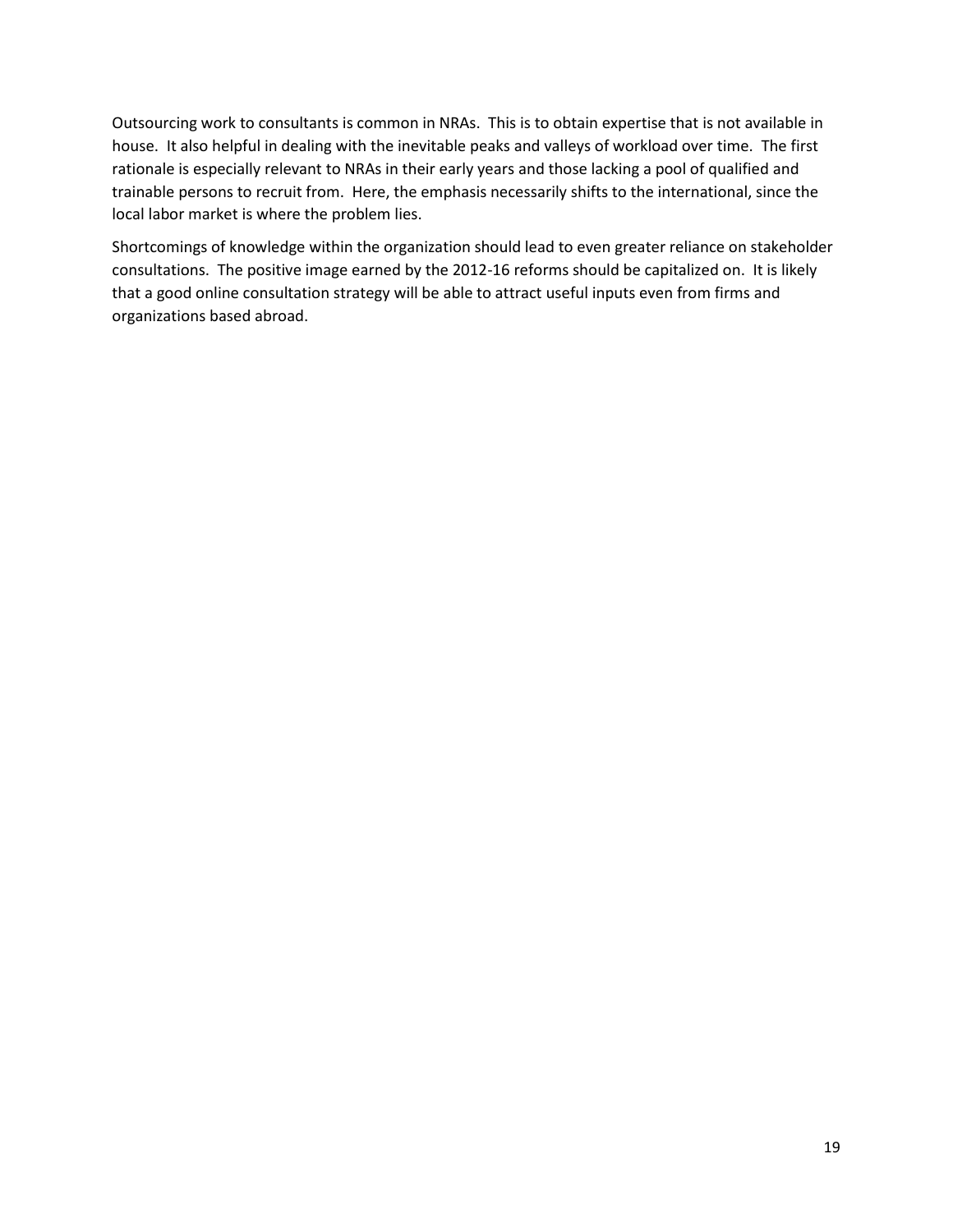#### <span id="page-19-0"></span>References

2013 Union Parliament Law, 31 (October 8, 2013).

- Baldwin, R., & Cave, M. (1999). *Understanding Regulation: Theory, Strategy, and Practice.* Oxford University Press.
- Berg, S. V., Memon, A. N., & Skelton, R. (2000). Designing an Independent Regulatory Commission. Retrieved 2016, from http://warrington.ufl.edu/centers/purc/purcdocs/papers/0017\_Berg\_Designing\_an\_Independe nt.pdf
- Brown, A. C., Stern, J., Tenenbaum , B., & Gencer, D. (2006). *Handbook for Evaluating Infrastructure Regulatory Systems.* Washington D.C.: World Bank.
- Colombo Page. (2015, September 18). Sri Lankan court issues notice on Lalith Weeratunga and Anusha Palpita. Retrieved from http://www.colombopage.com/archive\_15B/Sep18\_1442557376CH.php
- Eberhard, A. (2007). *Infrastructure Regulation in Developing Countries: An Exploration of Hybrid and Transitional Models.* Washington D.C.: PPIAF.
- Fife, E. (2014). *Myanmar: Telecom's last frontier.* Pacific Telecommunications Council Broadband Reports. No. 2. Honolulu. Pacific Telecommunications Council.
- Galpaya, H., Zainudeen, A., & Suthaharan, P. (2015). *A baseline survey of ICT and knowledge access in Myanmar.* Retrieved from http://lirneasia.net/wpcontent/uploads/2015/07/LIRNEasia\_MyanmarBaselineSurvey\_DescriptiveStats\_V1.pdf
- Gunaratne, R. L., & Myat, P. Y. (2014). ICT sector performance review for Myanmar. Retrieved from http://papers.ssrn.com/sol3/papers.cfm?abstract\_id=2568967
- Hammond, C. (2016, February 11). Telenor racks up 14 million users. *Myanmar Times*. Retrieved from http://www.mmtimes.com/index.php/business/technology/18928-telenor-racks-up-14-millionusers.html
- International Telecommunications Union. (2015). *ICT Development Index* . Retrieved 2016, from International Telecommunications Union: http://www.itu.int/net4/ITU-D/idi/2015/
- International Telecommunications Union. (n.d.). *ITU Eye*. Retrieved from International Telecommunications Union: http://www.itu.int/net4/itu-d/icteye/
- Levy, B., & Spiller, P. (1994). Institutional foundations of regulatory commitment: A comparative analysis of telecommunications regulation. *Journal of Law, Economics and Organization, 10*(2), 201-246.
- Mahbubani, K., & Severino, R. (2014). ASEAN: The way forward. Retrieved from http://www.mckinsey.com/insights/public\_sector/asean\_the\_way\_forward
- Majone, G. (1994). The rise of the regulatory state in Europe. *Western European Politics, 17*(3).

Malaysia Communications & Multimedia Commision. (2013). *Annual Report.*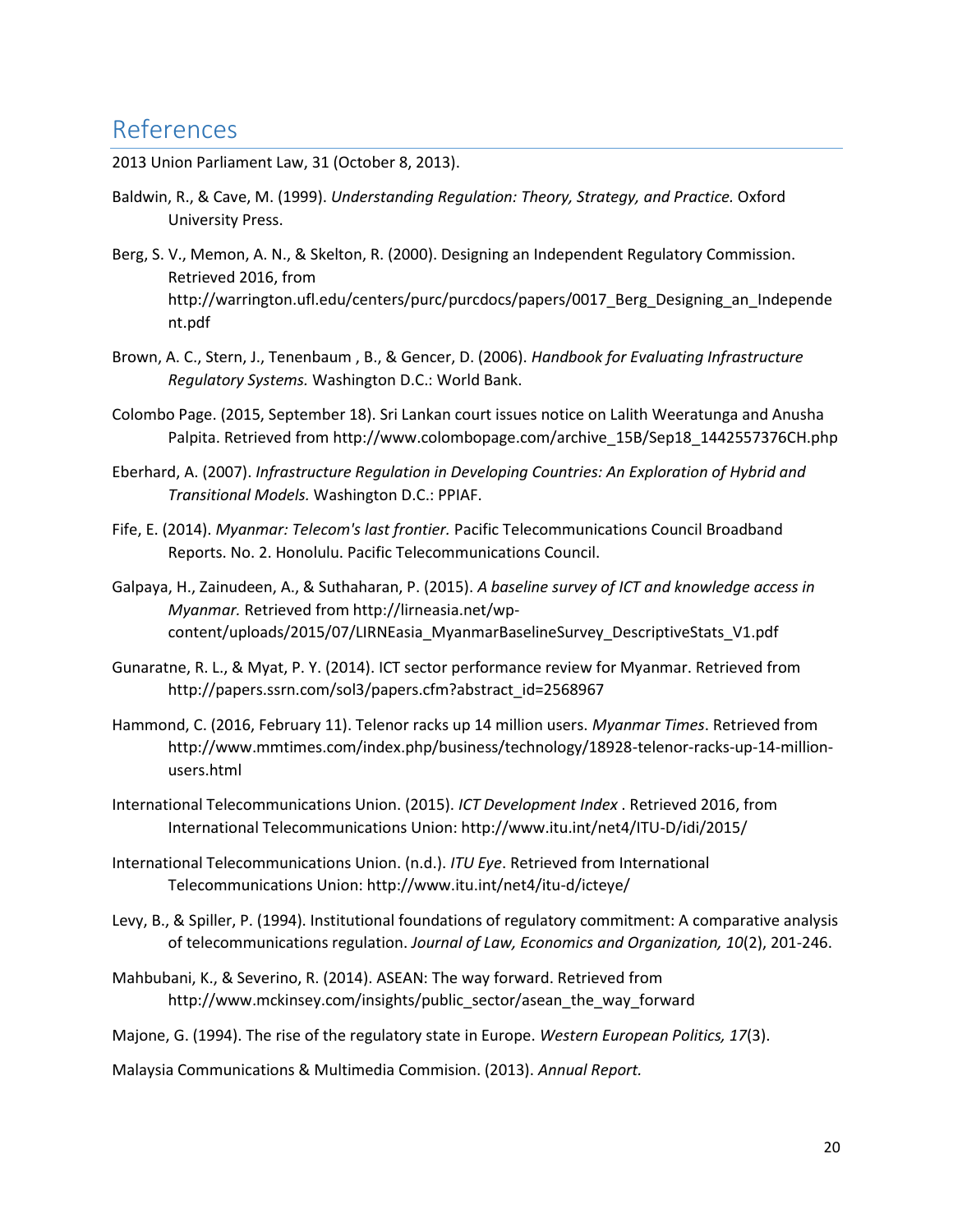- Ministry of Communications & Information Technology. (2015). *Draft Telecommunications Masterplan.* Retrieved 2016, from http://www.mcit.gov.mm/content/draft-telecommunicationsmasterplan.html
- Mongkolporn, U. (2015, March 10). *NBTC wants part of auction payments for digital fund.* Retrieved from The Nation: http://www.nationmultimedia.com/business/NBTC-wants-part-of-auctionpayments-for-digital-fu-30255659.html
- Nyunt, A. K. (2016, February 18). Smart decisions equal big spending on mobiles. *Myanmar Times*. Retrieved from http://www.mmtimes.com/index.php/business/technology/19052-smartdecisions-equal-big-spending-on-mobiles.html
- OECD. (2014). *The governance of regulators, OECD best practice principles for regulatory policy.* OECD publishing. Retrieved from http://dx.doi.org/10.1787/9789264209015-en
- Okomoto, Y. (2006). *Telecommunication regulatory institutional structures and responsibilites.* OECD.
- Samarajiva, R. (2000). Establishing the legitimacy of new regulatory agencies. *Telecommunications Policy, 24*, 183-87.
- Samarajiva, R. (2001). Regulating in an imperfect world: Building independence through legitimacy. *Info, 3*(5), 363-68.
- Samarajiva, R. (2016). Policy challenges in embracing mobile technology to promote socioeconomic development: The case of Myanmar. *Joint Lee Kwan Yew School-Qualcomm Research Conference on Socio-economic impacts of mobile communications: Implications for ASEAN.* Singapore.
- Smith, P. L., & Wellenius, B. (1999). *Mitigating regulatory risk in telecommunications.* Public policy for the private sector. Retrieved 2016, from https://www.wto.org/english/tratop\_e/serv\_e/telecom\_e/workshop\_dec04\_e/mitigating\_regul atory\_risk.pdf
- Smith, P., & Wellenius, B. (1999, March 31). Strategies for Successful Telecommunications Regulationdraft.
- Telecommunications Management Group Inc. (2016). *6.5 Elements of an effective regulator*. (infoDev) Retrieved from ICT regulation toolkit: http://www.ictregulationtoolkit.org/6.5
- Telecommunications Management Group Inc. (n.d.). *6.5 Elements of an effective regulator*. (infoDev) Retrieved 2016, from ICT regulation toolkit: http://www.ictregulationtoolkit.org/6.5
- Trautwein, C. (2016, April 1). Myanmar mobile leaps along. *Myanmar Times*. Retrieved from http://www.mmtimes.com/index.php/business/technology/19801-myanmar-mobile-leapsalong.html
- Trautwein, C. (2016, April 28). Telenor reaches 15.5 m users. *Myanmar Times*. Retrieved from http://www.mmtimes.com/index.php/business/technology/20007-telenor-reaches-15-5musers.html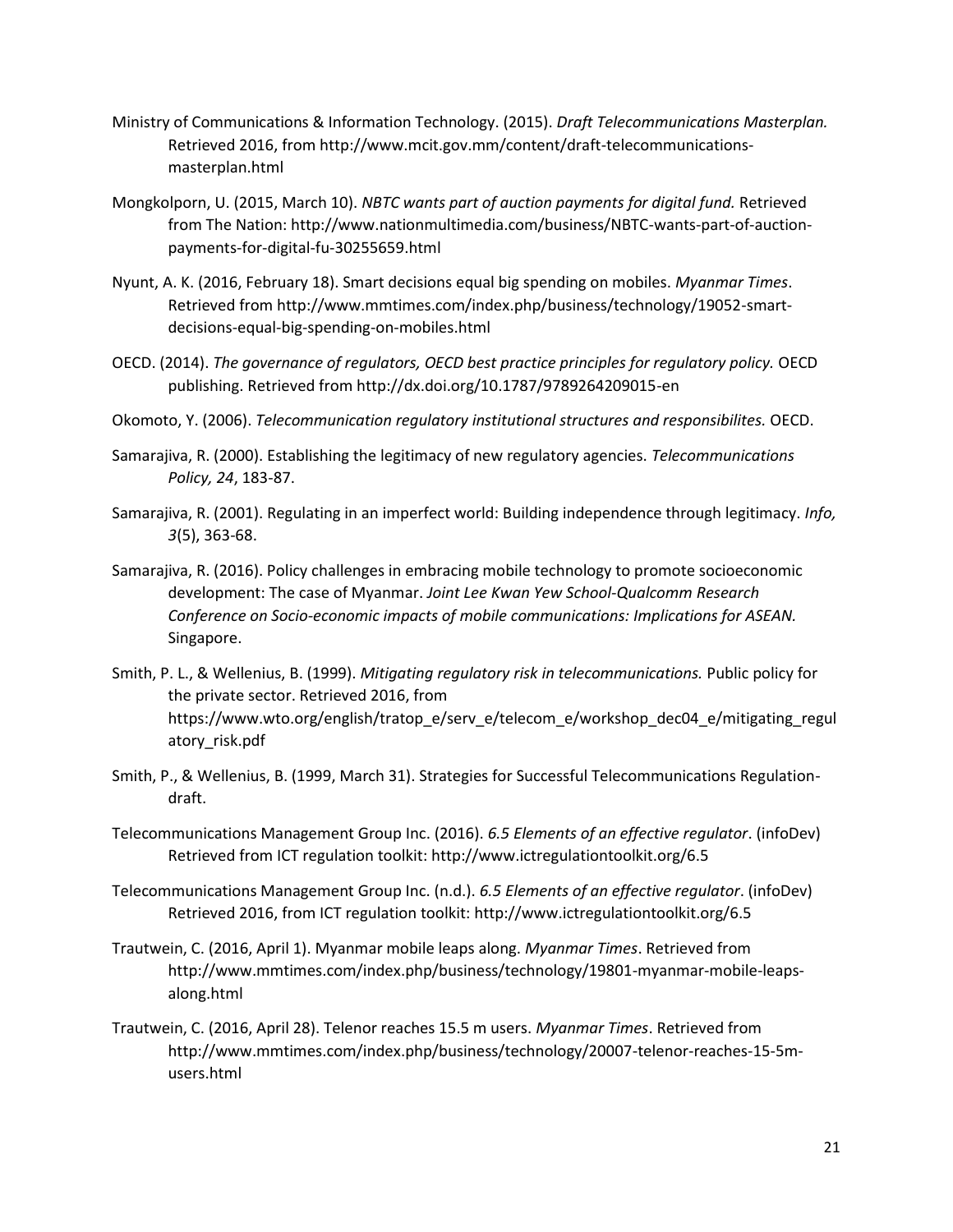Tremolet, S. (2007). *Outsourcing Regulation: When Does It Make Sense and How Do We Best Manage It?* Washington: PPIAF.

Tremolet, S., & Shah, N. (2005). *Wanted! Good regulators for good regulation.* World Bank.

Tremolet, S., Shukla, V., & Venton, C. (2004). *Contracting Out Utility Regulatory Functions.*

World Trade Organization. (1997, February). Annex to the Fourth Protocol to the GATS agreement . *"The agreement on basic telecommunications"*.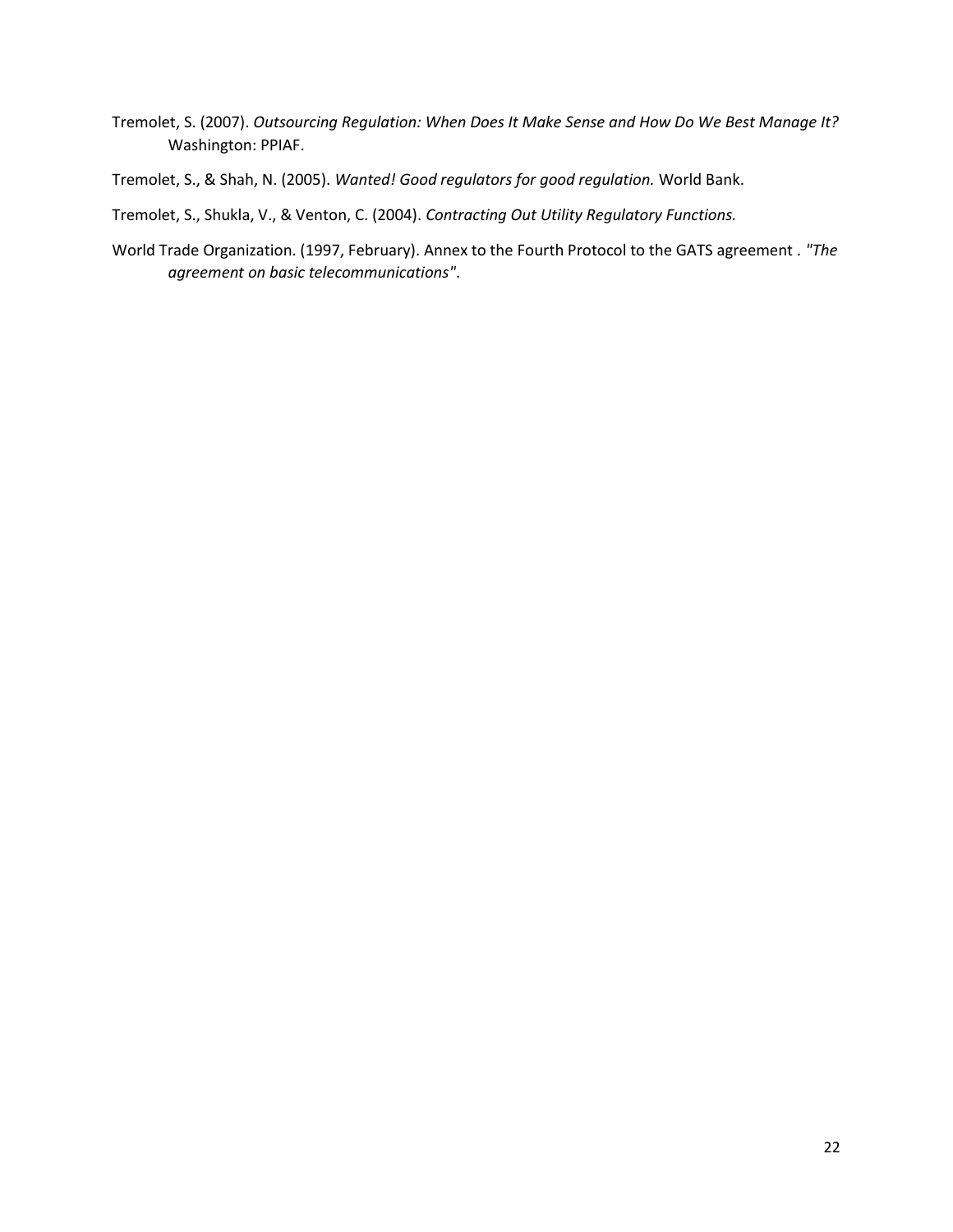# <span id="page-22-0"></span>Annex 1: Regulatory agencies in the ASEAN region

| Country       | Regulator                                       | <b>Regulator website</b> |
|---------------|-------------------------------------------------|--------------------------|
| <b>Brunei</b> | Authority for info-communications technology    | http://www.aiti.gov.bn/  |
| Darussalam    | industry of Brunei Darussalam                   | Pages/Home.aspx          |
| Cambodia      | Telecommunication Regulator of Cambodia         | http://www.trc.gov.kh/   |
| Indonesia     | Badan Regulasi Telekomunikasi Indonesia         | http://www.brti.or.id/   |
| Lao PDR       |                                                 |                          |
| Malaysia      | Malaysian Communications and Multimedia         | http://www.mcmc.gov.my/  |
|               | Commission                                      |                          |
| Myanmar       | Post and Telecommunication Department           |                          |
| Philippines   | <b>National Telecommunications Commission</b>   | http://ntc.gov.ph/       |
| Singapore     | Infocomm Development Authority of Singapore     | https://www.ida.gov.sg/  |
| Thailand      | <b>National Broadcasting Telecommunications</b> | http://www.nbtc.go.th    |
|               | Commission                                      |                          |
| Viet Nam      | <b>Viet Nam Telecommunications Authority</b>    |                          |